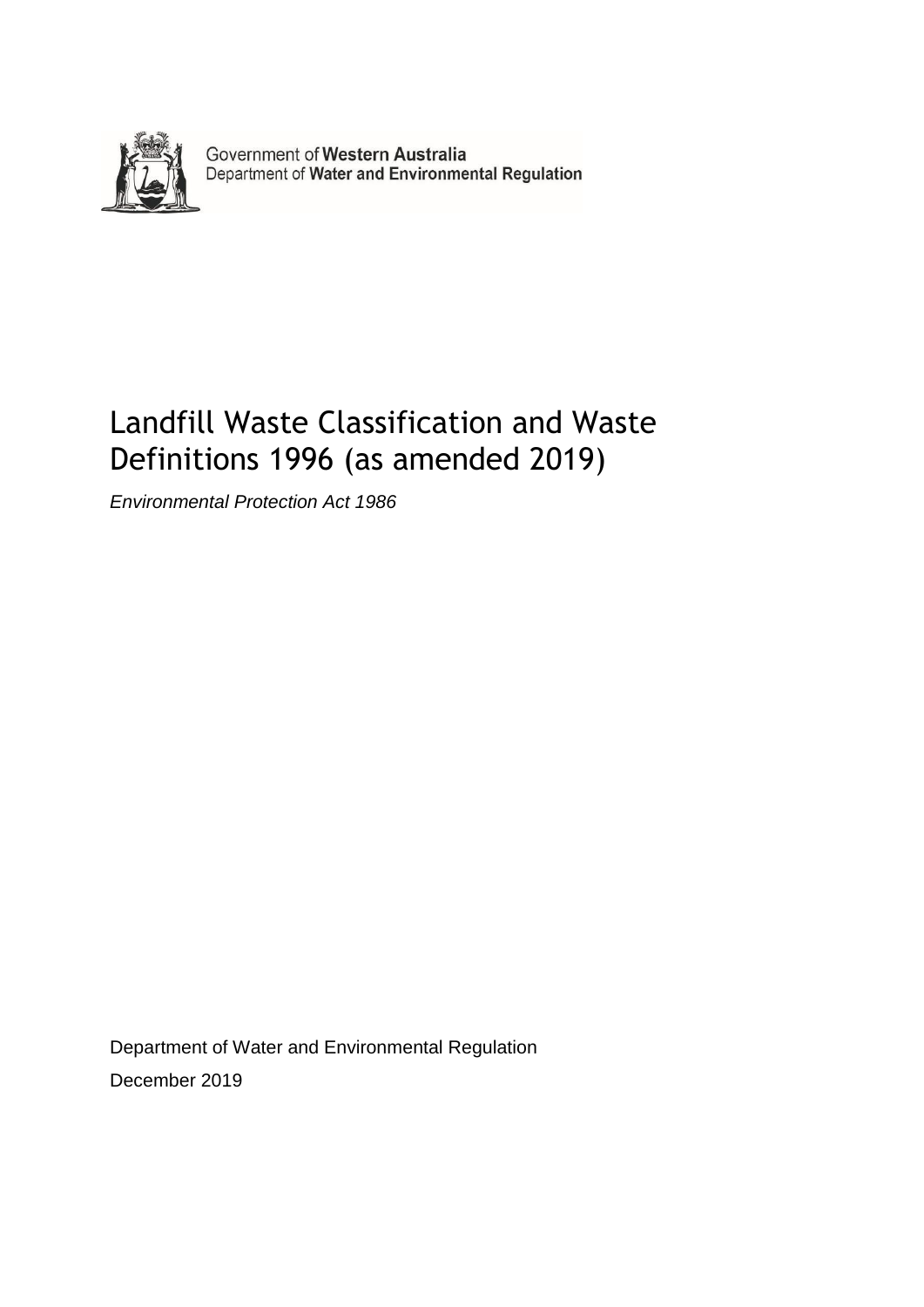Department of Water and Environmental Regulation Prime House, 8 Davidson Terrace Joondalup Western Australia 6027 Locked Bag 10 Joondalup DC WA 6919

Phone: 08 6364 7000 Fax: 08 6364 7001 National Relay Service 13 36 77

dwer.wa.gov.au

© Government of Western Australia

December 2019

This work is copyright. You may download, display, print and reproduce this material in unaltered form only (retaining this notice) for your personal, non-commercial use or use within your organisation. Apart from any use as permitted under the *Copyright Act 1968*, all other rights are reserved. Requests and inquiries concerning reproduction and rights should be addressed to the Department of Water and Environmental Regulation.

#### **Disclaimer**

This document has been published by the Department of Water and Environmental Regulation. Any representation, statement, opinion or advice expressed or implied in this publication is made in good faith and on the basis that the Department of Water and Environmental Regulation and its employees are not liable for any damage or loss whatsoever which may occur as a result of action taken or not taken, as the case may be in respect of any representation, statement, opinion or advice referred to herein. Professional advice should be obtained before applying the information contained in this document to particular circumstances.

This publication is available at our website [www.dwer.wa.gov.au](http://www.dwer.wa.gov.au/) or for those with special needs it can be made available in alternative formats such as audio, large print, or Braille*.*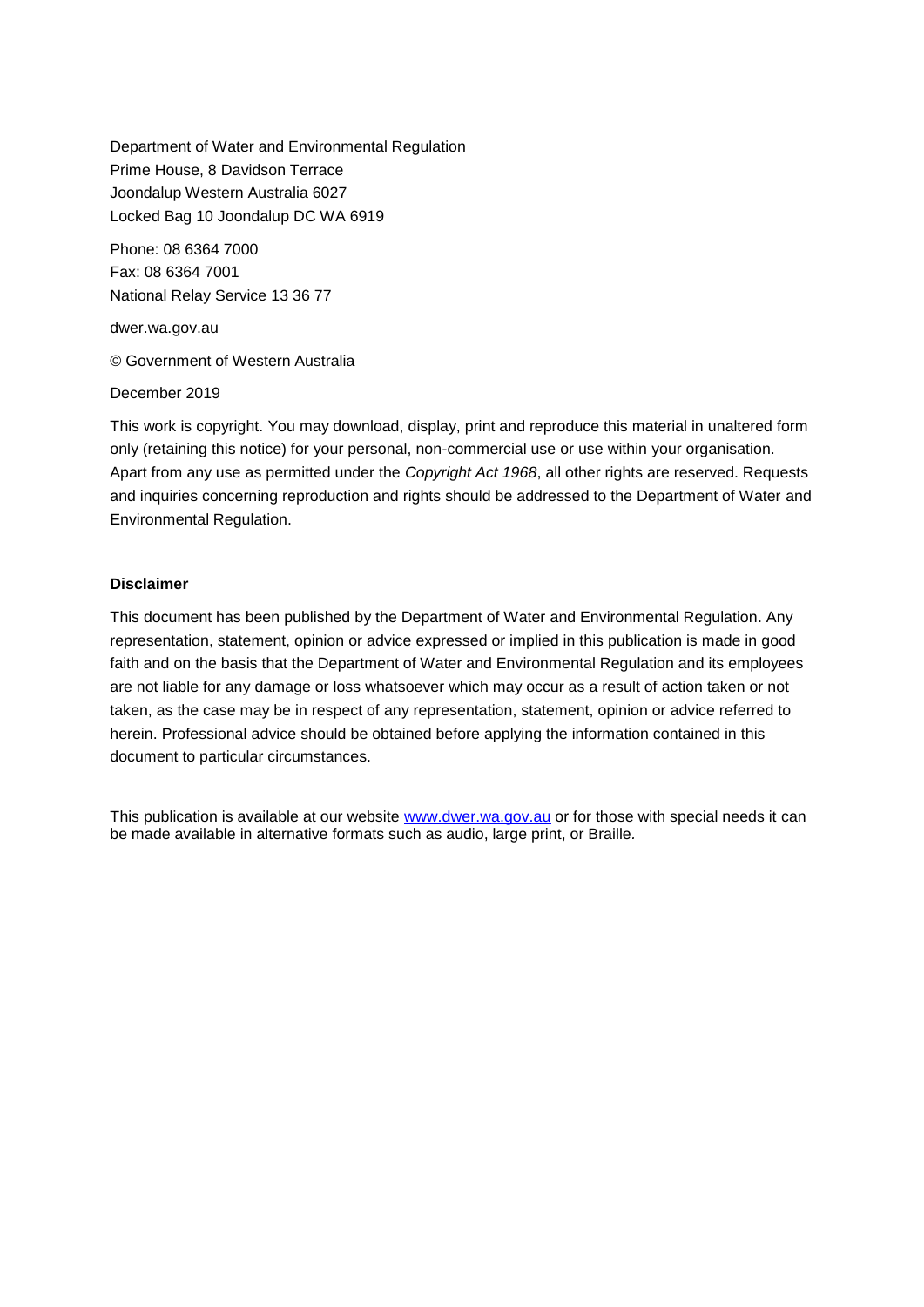## Foreword

This document provides guidance and criteria to be applied in determining the classification of wastes for acceptance to landfills licensed or registered in Western Australia in accordance with Part V Division 3 of the *Environmental Protection Act 1986*. More stringent waste acceptance criteria than those listed in this document may be imposed by landfill operators. Similarly, licence conditions may apply more stringent acceptance criteria as appropriate.

Where additional guidance is required, landfill operators should contact the relevant licensing officer using the contact information provided in the licence.

General information on regulation of waste and landfills can be obtained from the Department's Regulatory Services on 6364 7000 or in writing to:

Postal Address: Locked Bag 10 JOONDALUP DC WA 6919

Use of the acceptance criteria in this document for burial of waste at landfill premises in no way predetermines the future development status of a landfill site following closure. Normal contaminated site management, development, and environmental approval processes still apply to closed landfills.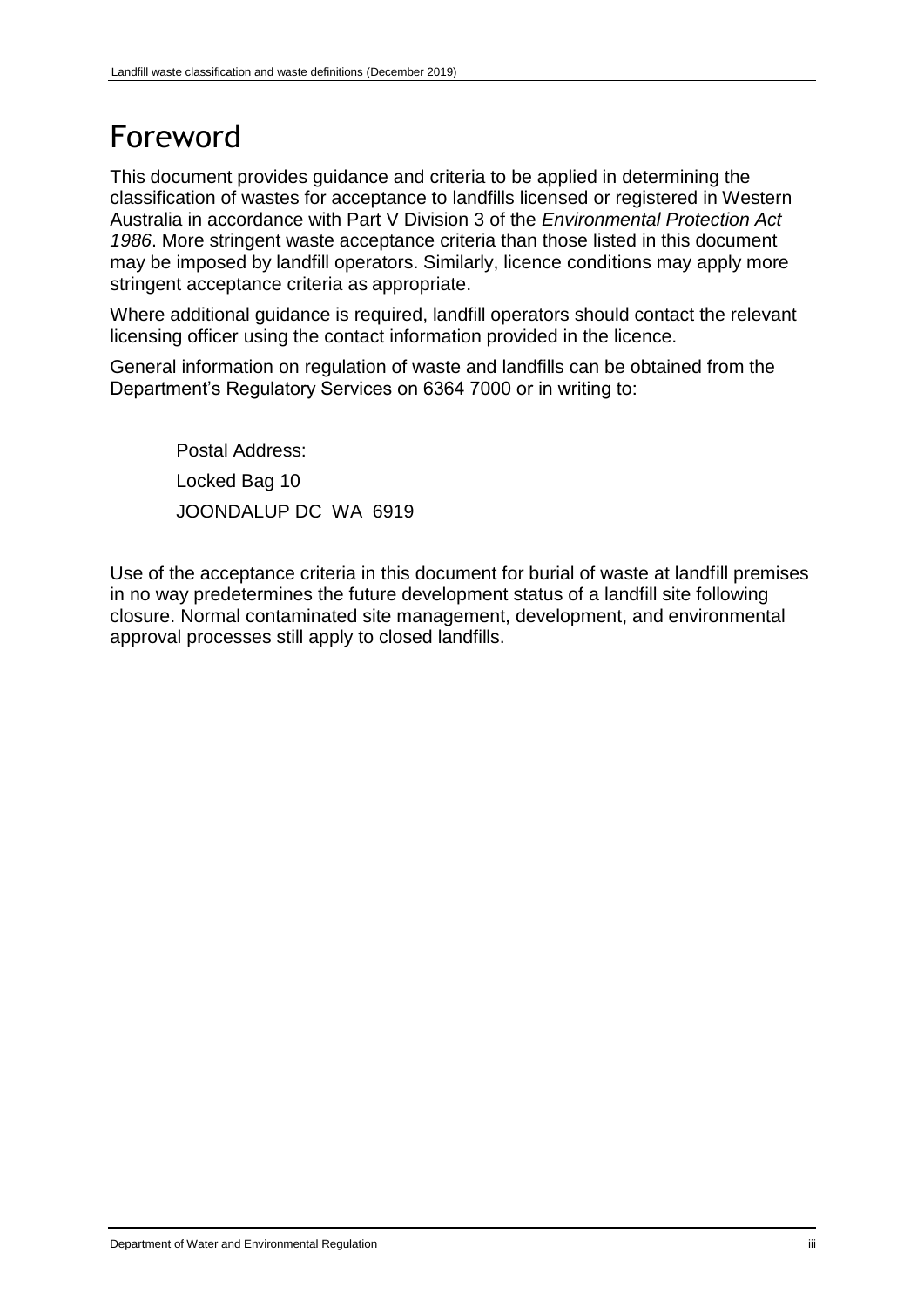# Contents

## Figures

## Tables

| Table 3 Contaminant threshold (CT) values for waste not requiring a leach test 13                                                                                   |  |
|---------------------------------------------------------------------------------------------------------------------------------------------------------------------|--|
| Table 4 Leachable concentration (ASLP <sup>1</sup> ) and concentration limit ( $CL2$ ) values for                                                                   |  |
| Table 5 Summary of criteria for chemical contaminants in waste classification 18<br>Table 6 Maximum concentrations (thresholds) of relevant chemical substances and |  |
|                                                                                                                                                                     |  |
| Table 7 The minimum sampling and testing standards for uncontaminated fill 22                                                                                       |  |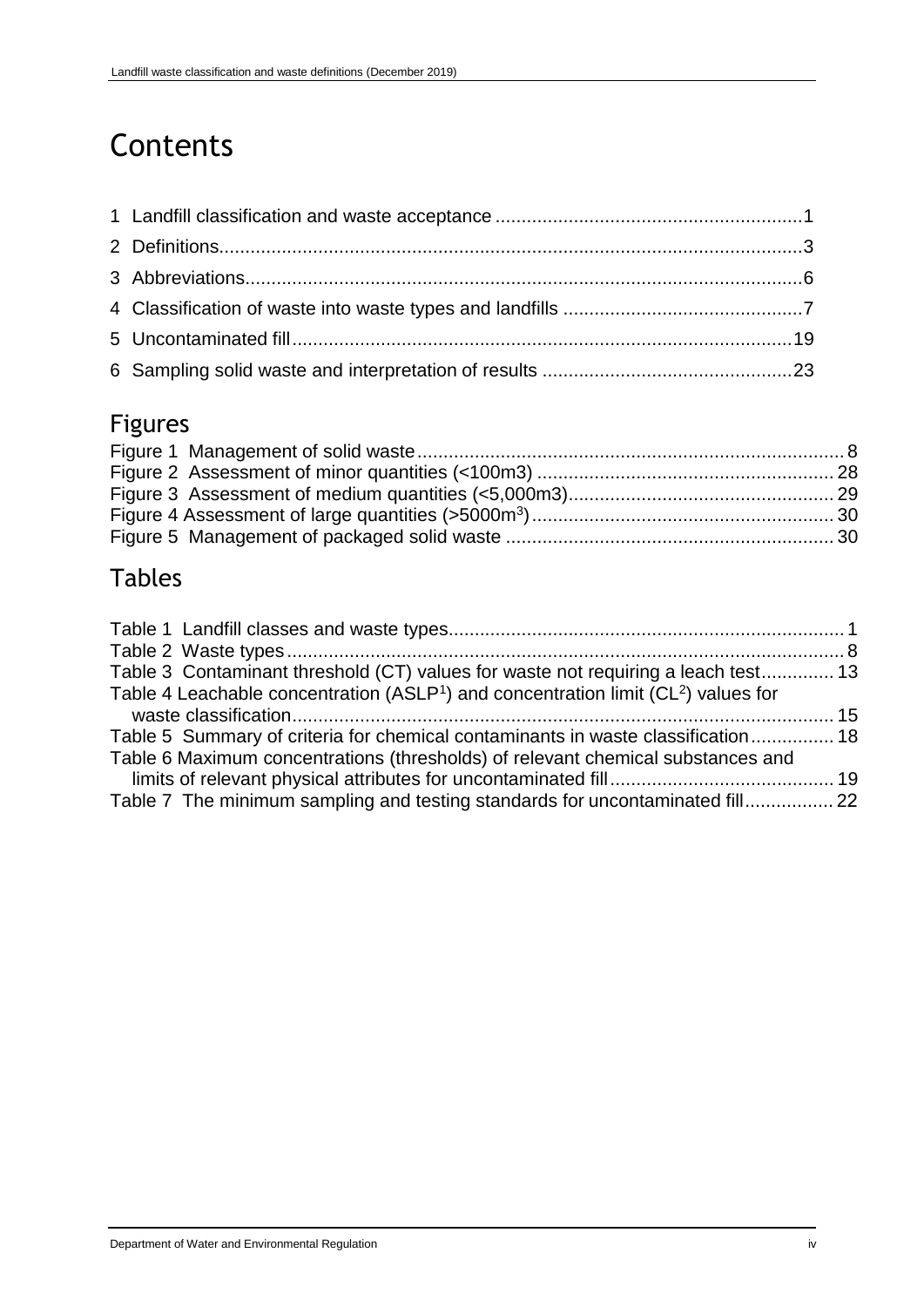## <span id="page-4-0"></span>1 Landfill classification and waste acceptance

Table 1 below lists the types and classes of landfill and the types of wastes each class of landfill can accept.

| Landfill<br>class                                                   | <b>Common</b><br>name   | <b>Waste types permitted for disposal</b>                                                                                                                                                                                                                                                                                                                                                                                                                                                                                                                                                                                                                           |
|---------------------------------------------------------------------|-------------------------|---------------------------------------------------------------------------------------------------------------------------------------------------------------------------------------------------------------------------------------------------------------------------------------------------------------------------------------------------------------------------------------------------------------------------------------------------------------------------------------------------------------------------------------------------------------------------------------------------------------------------------------------------------------------|
| Class I<br>(Prescribed<br><b>Premises</b><br>Category 63)           | <b>Inert Landfill</b>   | • Clean Fill<br>• Inert Waste Type 1<br>• Uncontaminated fill<br>• Neutralised acid sulfate soil (where authorised under<br>an Environmental Protection Act licence).<br>• Contaminated solid wastes meeting waste<br>acceptance criteria specified for Class I landfills<br>(where authorised under an Environmental Protection<br>Act licence)<br>• Inert Waste Type 2 (where authorised under an<br><b>Environmental Protection Act licence)</b><br>• Inert Waste Type 3 (where authorised under an<br><b>Environmental Protection Act licence)</b><br>• Special Wastes Type 1 and Type 3 (where<br>authorised under an Environmental Protection Act<br>licence) |
| Class II<br>(Prescribed<br><b>Premises</b><br>Category 64<br>or 89) | Putrescible<br>Landfill | • Clean Fill<br>• Inert Waste Type 1<br>• Uncontaminated fill<br>• Neutralised acid sulfate soil<br>• Putrescible Wastes<br>• Contaminated solid waste meeting waste acceptance<br>criteria specified for Class II landfills (where<br>authorised under an Environmental Protection Act<br>licence)<br>• Inert Waste Type 2 (where authorised under an<br><b>Environmental Protection Act licence)</b><br>• Special Wastes Type 1, Type 2 and Type 3* (where<br>authorised under an Environmental Protection Act<br>licence)                                                                                                                                        |
| Class III<br>(Prescribed<br><b>Premises</b><br>Category 64)         | Putrescible<br>Landfill | • Clean Fill<br>• Inert Waste Type 1<br>• Uncontaminated fill<br>• Neutralised acid sulfate soil<br>• Putrescible Wastes<br>• Contaminated solid waste meeting waste acceptance                                                                                                                                                                                                                                                                                                                                                                                                                                                                                     |

<span id="page-4-1"></span>

| Table 1 Landfill classes and waste types |  |
|------------------------------------------|--|
|------------------------------------------|--|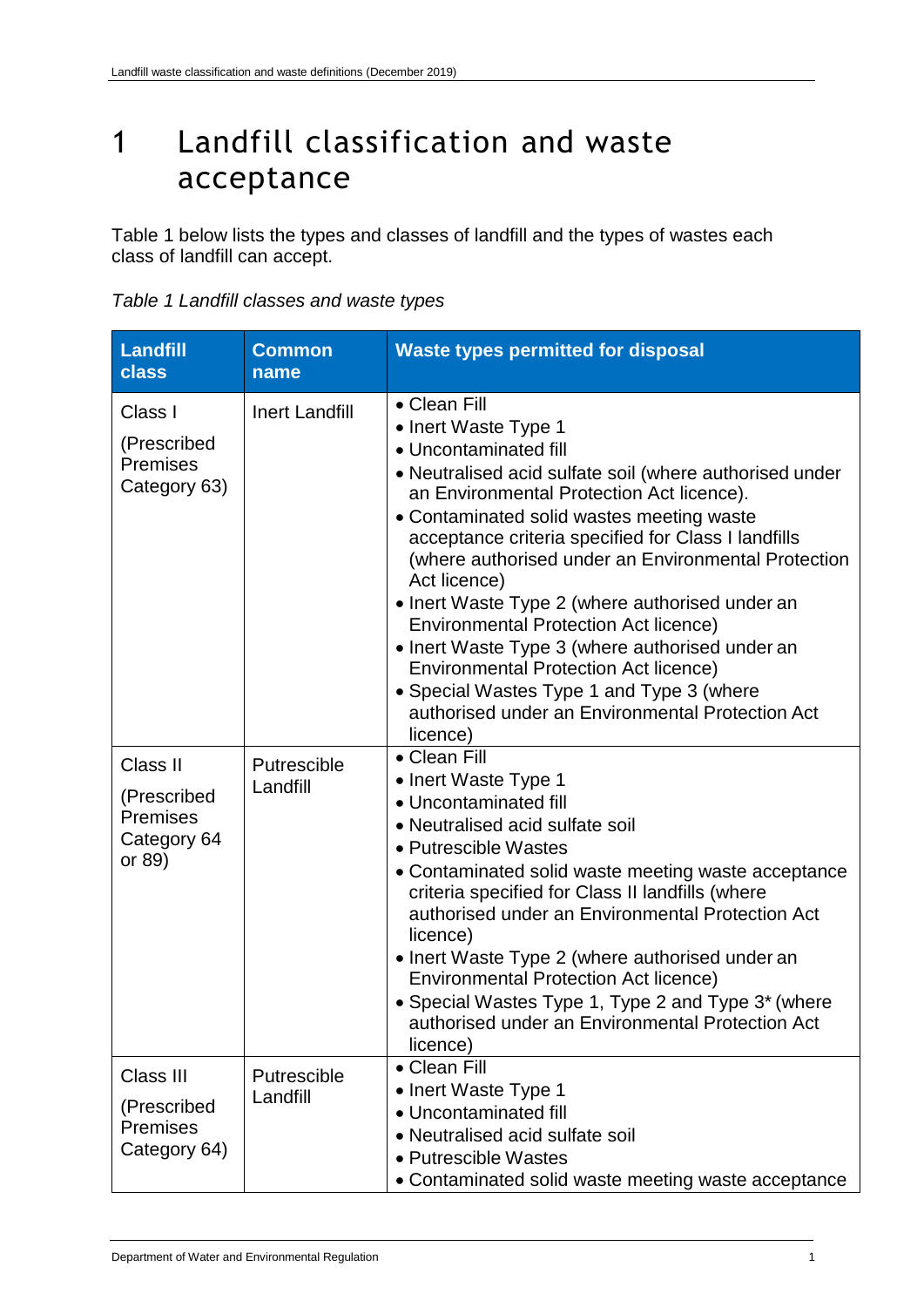| Landfill<br>class                                         | <b>Common</b><br>name   | <b>Waste types permitted for disposal</b>                                                                                                                                                                                                                                                                                                                                                                                                                                                                  |
|-----------------------------------------------------------|-------------------------|------------------------------------------------------------------------------------------------------------------------------------------------------------------------------------------------------------------------------------------------------------------------------------------------------------------------------------------------------------------------------------------------------------------------------------------------------------------------------------------------------------|
|                                                           |                         | criteria specified for Class II or Class III landfills<br>(where authorised under an Environmental Protection<br>Act licence)<br>• Inert Waste Type 2 (where authorised under an<br><b>Environmental Protection Act licence)</b><br>• Special Wastes Type 1, Type 2 and Type 3 (where<br>authorised under an Environmental Protection Act<br>licence)                                                                                                                                                      |
| Class IV<br>(Prescribed<br>Premises<br>Category 65)       | Secure Landfill         | • Clean Fill<br>• Inert Waste Type 1<br>• Uncontaminated fill<br>• Neutralised acid sulfate soil<br>• Contaminated solid waste meeting criteria specified<br>for Class II, Class III or Class IV landfills (where<br>authorised under an Environmental Protection Act<br>licence)<br>• Inert Wastes Type 2 (where authorised under an<br><b>Environmental Protection Act licence)</b><br>• Special Wastes Type 1, Type 2 and Type 3 (where<br>authorised under an Environmental Protection Act<br>licence) |
| Class V<br>(Prescribed<br><b>Premises</b><br>Category 66) | Intractable<br>Landfill | • Intractable and other wastes in accordance with the<br>approvals for the site.                                                                                                                                                                                                                                                                                                                                                                                                                           |

Note:

Materials used for rehabilitation and final landforming (including of Class I landfills) need not be waste. Rehabilitation of landfills should be conducted primarily with sand and loam to a depth generally not exceeding two metres and may use neutralised peat or acid sulfate soils or other organic matter to aid soil structure, but not as the main ingredients.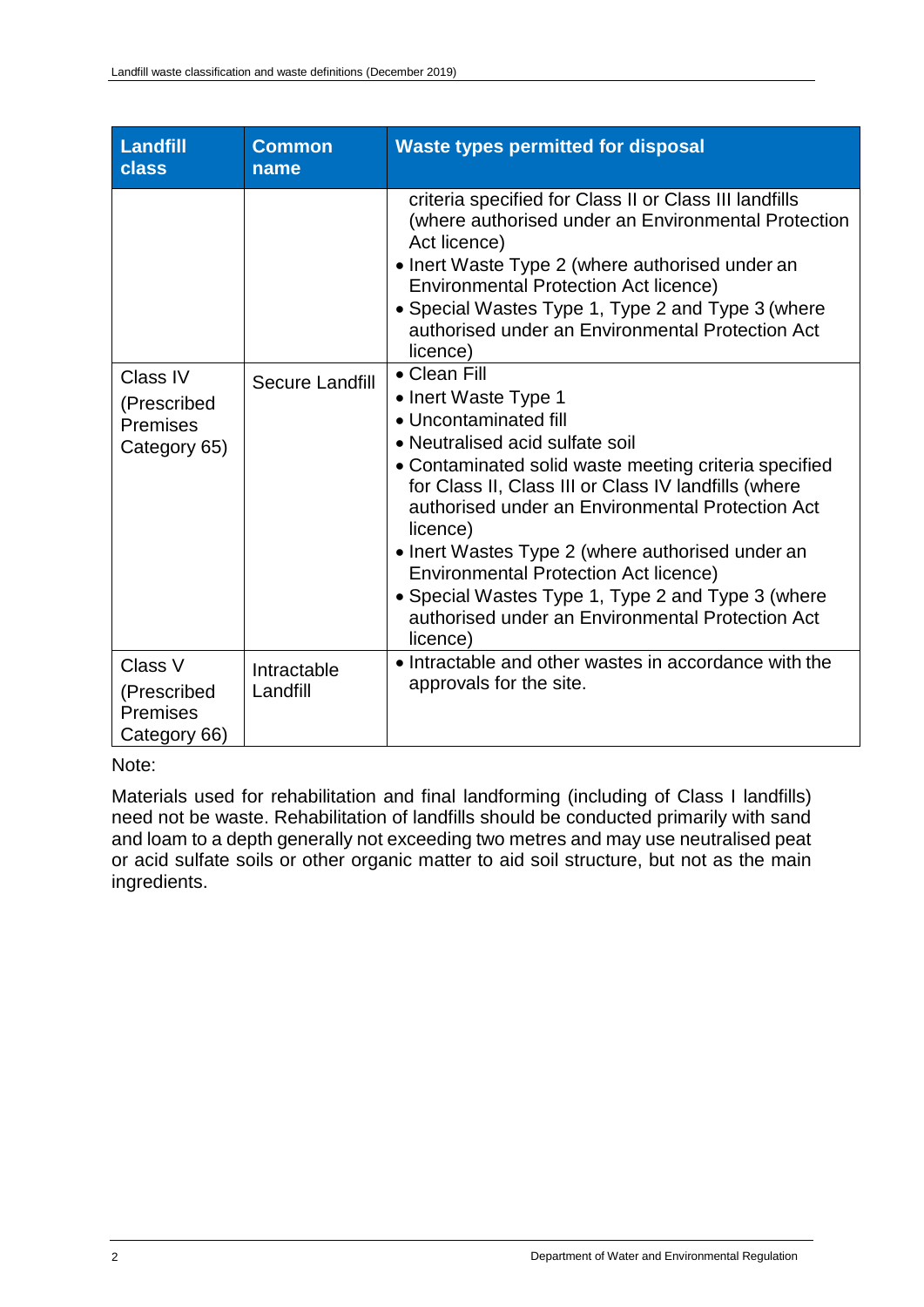# <span id="page-6-0"></span>2 Definitions

- **acceptance criteria** means the concentration and leachate criteria published in this document (these may be varied for individual landfills in accordance with specific licence conditions).
- **biodegradable** means capable of being decomposed by the action of biological processes.
- **biosolids** means the stabilised organic solids, produced by wastewater treatment processes, which in most cases can be beneficially used (also known as sewage sludge).
- **class I landfill** means an unlined landfill designed to accept inert wastes for burial.
- **class II landfill** means an unlined landfill designed to accept putrescible and inert wastes for burial.
- **class III landfill** means a lined landfill, which may include leachate collection, designed to accept putrescible and inert wastes for burial.
- **class IV landfill** means a double-lined landfill with leachate collection, designed to accept contaminated soils and sludges (including encapsulated wastes) for burial.
- **class V landfill** means intractable landfill site: premises on which waste (as determined by reference to the waste type set out in the document entitled "Landfill Waste Classification and Waste Definitions 1996" published by the Chief Executive Officer and as amended from time to time) is accepted for burial.
- **clean fill** means raw excavated natural material such as clay, gravel, sand, soil or rock fines that:
	- (a) has been excavated or removed from the earth in areas that have not been subject to potentially contaminating land uses<sup>1</sup> including industrial, commercial, mining or intensive agricultural activities; and
	- (b) has not been processed except for the purposes of:
		- i. achieving desired particle size distribution; and/or
		- ii. removing naturally occurring organic materials such as roots; and
	- (c) does not contain any acid sulfate soil; and
	- (d) does not contain any other type of waste.
- **clinical waste** means waste generated by medical, nursing, dental, veterinary, pharmaceutical or other related activity which is poisonous or infectious; likely to cause injury to public health; or contains human tissue or body parts.
- **construction and demolition waste (C&D waste)** means materials in the waste stream which arise from construction, refurbishment or demolition activities.
- **contaminant** means a substance or object in contact or mixed with a material that presents, or has the potential to present, a risk of harm to human health, the environment or any environmental value.
- **contaminated soil** means soil that has a substance in it at above background concentrations that presents, or has the potential to present, a risk of harm to human health, the environment or any environmental value.

Department of Water and Environmental Regulation 3 3 1 Appendix B in the *[Assessment and management of contaminated sites guidelines](http://www.der.wa.gov.au/images/documents/your-environment/contaminated-sites/guidelines/Assessment_and_management_of_contaminated_sites.pdf)* (DER 2014)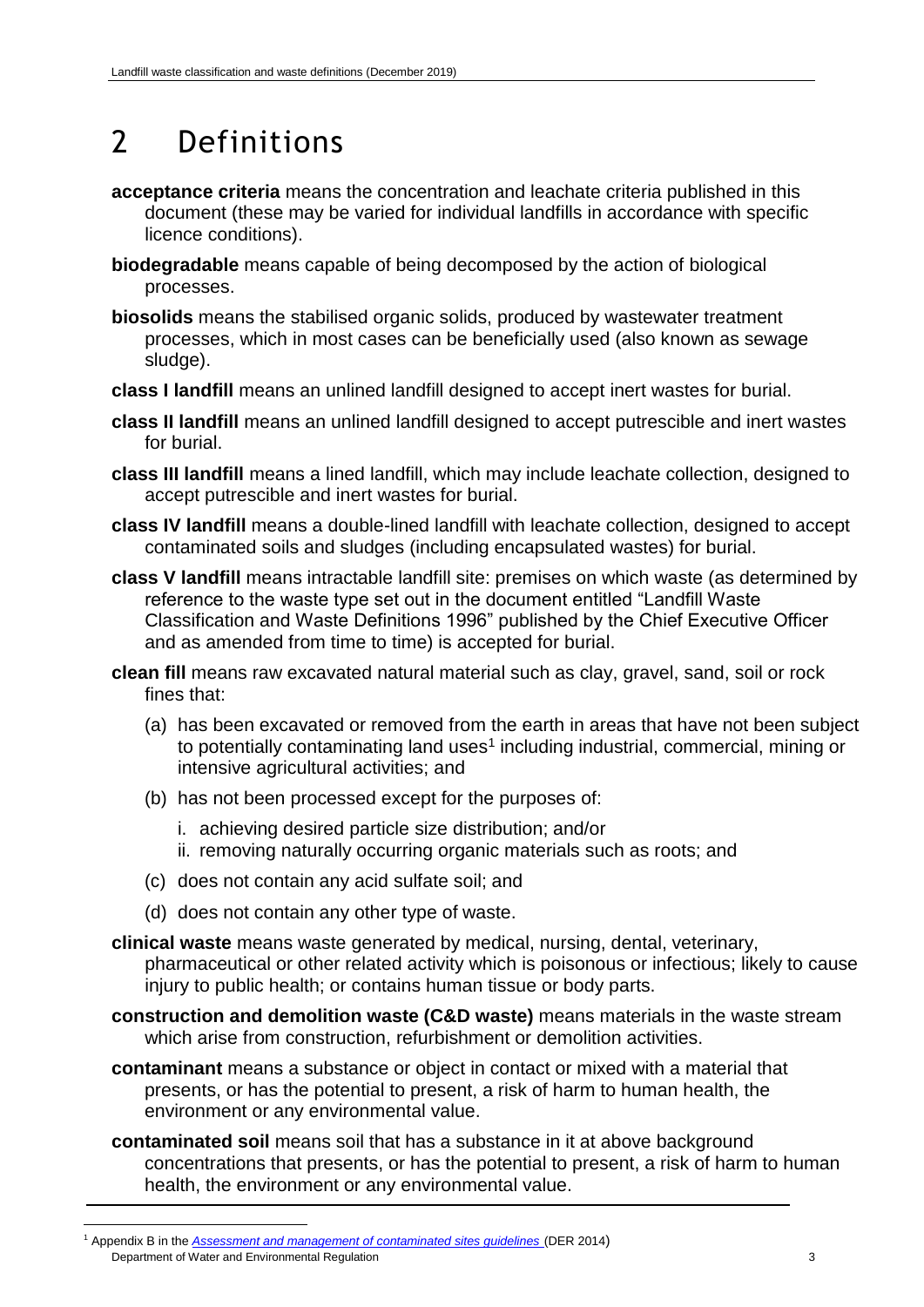- **controlled waste** means waste types listed in Schedule 1 of the *Environmental Protection (Controlled Waste) Regulations 2004.*
- **encapsulation** means the process of enclosing a waste within a secure container such as to render it acceptable for long-term disposal.
- **hazardous waste** means the component of the waste stream which by its characteristics poses a threat or risk to public health, safety or the environment (includes substances which are toxic, infectious, mutagenic, carcinogenic, teratogenic, explosive, flammable, corrosive, oxidising and radioactive).
- **immobilisation** means the process of fixing or locking up contaminants in a waste such as to render it suitable for long-term disposal.
- **inert waste type 1** means non-hazardous, non-biodegradable (half-life greater than two years) wastes containing contaminant concentrations less than Class I landfill acceptance criteria, but excluding paper and cardboard and materials that require treatment to render them inert (e.g. peat, acid sulfate soils).
- **inert waste type 2** means waste consisting of stable non-biodegradable organic materials such as tyres and plastics which require special management to reduce the potential for fires.
- **inert waste type 3** means waste material from licensed secondary waste treatment plants, subject to appropriate assessment and approval of that waste and the specified inert landfill.
- **intractable waste** means waste whose toxicity or chemical or physical characteristics make it difficult to dispose of or treat safely, and is not suitable for disposal in Class I, II, III and IV landfill facilities (see Table 2).
- **leaching procedure** means the procedures specified in AS 4439.3-1997 Wastes, Sediments and Contaminated Soils - Preparation of leachates - Bottle leaching procedures.
- **neutralised acid sulfate soil** means neutralised acid sulfate soil treated in accordance with *Identification and investigation of acid sulfate soils and acidic landscapes* (DER, 2015) and *Treatment and management of soil and water in acid sulfate soil landscapes*  (DER, 2015).
- **packaged waste** means waste packed into discrete containers such as 205 L drums or bulka bags so that they meet any requirements under the *Explosives and Dangerous Goods Act 1988* and the *Environmental Protection Act 1986* for packaging, containment and labelling.

#### **poisons** means materials defined as poisons under the *Poisons Act 1964*.

- **practical quantitation limit** means the lowest concentration that can be reproduced and measured in a laboratory in routine laboratory analyses irrespective of any interference caused by the presence of other substances, such as chemicals, during the analysis. The practical quantitation limit value of any analyte is significantly higher than its detection limit value.
- **radioactive** means capable of giving off radiant energy in the form of particles or rays, as in alpha, beta and gamma rays at levels exceeding standards defined by the Radiological Council of Western Australia.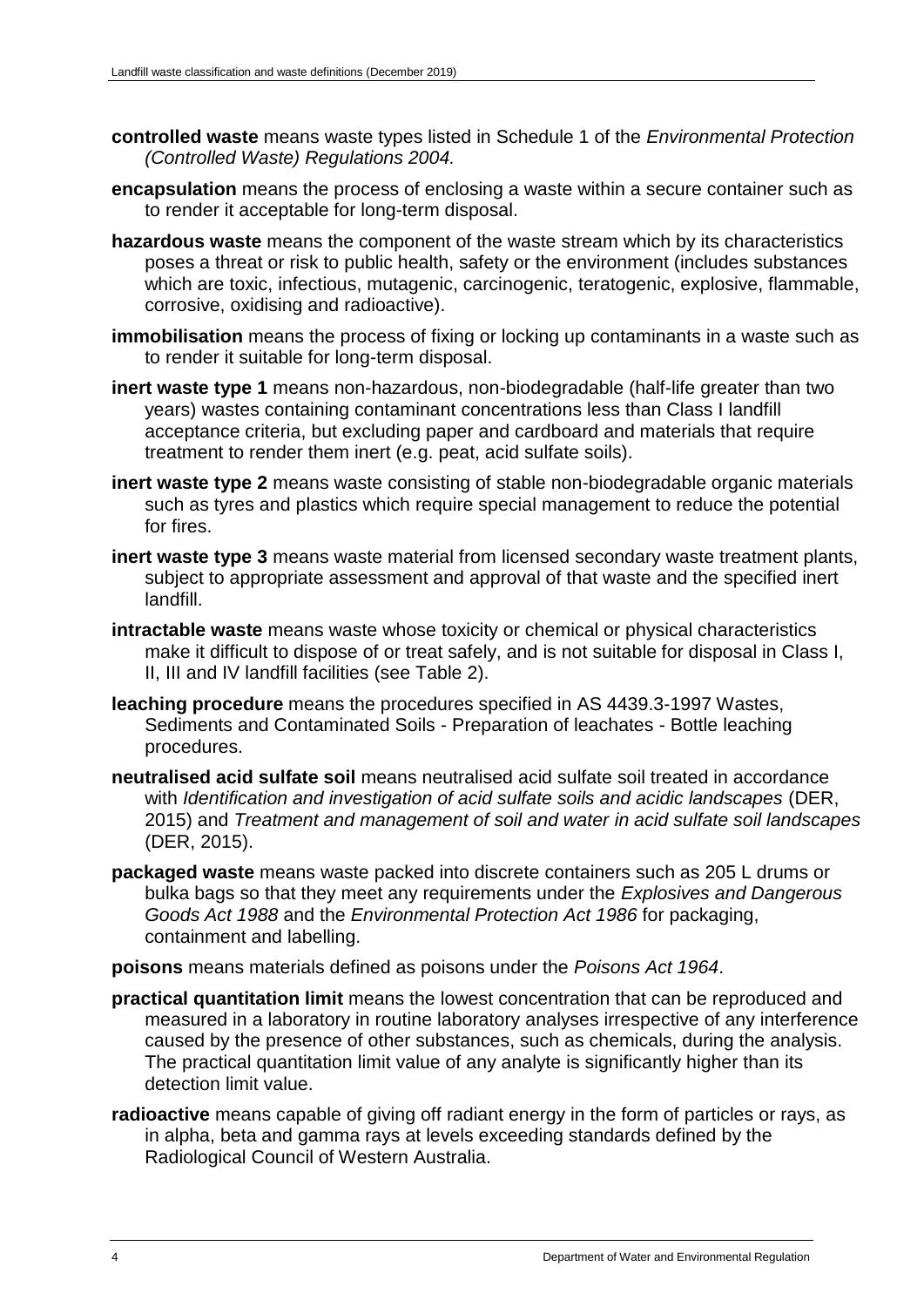**re-use** means use of a product again for the same or a different purpose without further manufacture.

**solid** means a material that:

- (a) has an angle of repose of greater than 5 degrees; and
- (b) does not contain, or is not comprised of, any free liquids; and
- (c) does not contain, or is not comprised of, any liquids that are capable of being released when the waste is transported;
- (d) does not become free flowing at or below 60 degrees Celsius or when it is transported; and
- (e) is generally capable of being moved by a spade at normal temperatures (i.e. is spadeable).
- **spadeable** means a physical state of a material where the material behaves sufficiently like a solid (as described above) to be moved by a spade at normal outdoor temperatures.
- **special waste type 1** means waste which includes asbestos and asbestos cement products.
- **special waste type 2** means waste consisting of certain types of biomedical waste which are regarded as hazardous but which, with the use of specific management techniques, may be disposed of safely within specified classes of landfill.
- **special waste type 3** means solid waste, including soils and other solid wastes impacted by [Perfluoroalkyl and Polyfluoroalkyl Substances \(PFAS\).](https://www.epa.vic.gov.au/for-community/environmental-information/land-groundwater-pollution/pfas-national-environmental-management-plan)
- **storage** means placement of material in one place for more than one day with the intention to relocate, reuse or dispose of the material within a time limit specified before commencement of such storage.
- **treatment** means physical, chemical or biological processing of a waste for disposal or reuse.

#### **uncontaminated fill** means:

- (a) inert waste type 1 (excluding asphalt and biosolids) that meets the requirements set out in Table 6, as determined by relevant sampling and testing carried out in accordance with the requirements set out in Table 7; and
- (b) neutralised acid sulfate soil that meets the requirements for relevant metals, metalloids and sulfate set out in Table 6, as determined by relevant sampling and testing carried out in accordance with the requirements of Table 7.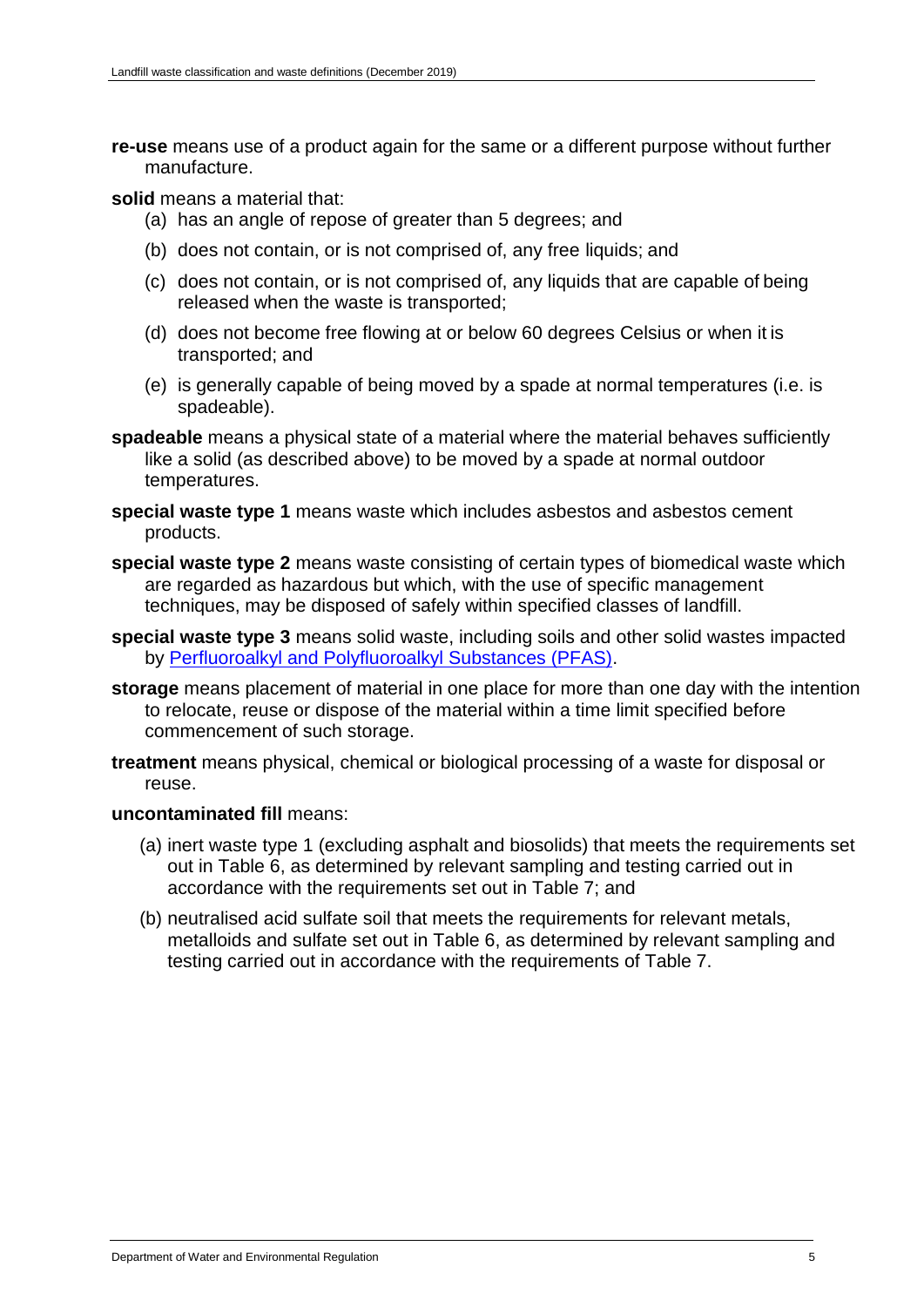## 3 Abbreviations

| <b>ADGC</b>     | Australian Dangerous Goods Code.                                                                                                                                       |
|-----------------|------------------------------------------------------------------------------------------------------------------------------------------------------------------------|
| <b>ADWG</b>     | Australian Drinking Water Guidelines 2004.                                                                                                                             |
| <b>ASC NEPM</b> | National Environment Protection (Assessment of Site<br>Contamination) Measure (as varied in 2013)                                                                      |
| <b>ASLP</b>     | Australian Standard Leaching Procedures - The procedures<br>specified in AS 4439.3-1997 for assessing the leachability of<br>wastes, sediments and contaminated soils. |
| 11, 12, 13      | Inert waste Type 1, Type 2 or Type 3.                                                                                                                                  |
| <b>IWDF</b>     | Mount Walton East Intractable Waste Disposal Facility (Class V<br>landfill).                                                                                           |
| <b>NEPM</b>     | National Environment Protection (Assessment of Site<br>Contamination) Measure (as made in 1999).                                                                       |
| S1, S2, S3      | Special waste Type 1, Type 2, or Type 3.                                                                                                                               |
| <b>TCLP</b>     | <b>Toxicity Characteristic Leaching Procedure.</b>                                                                                                                     |

For other definitions the reader is referred to the Australian/New Zealand Standard AS/NZS.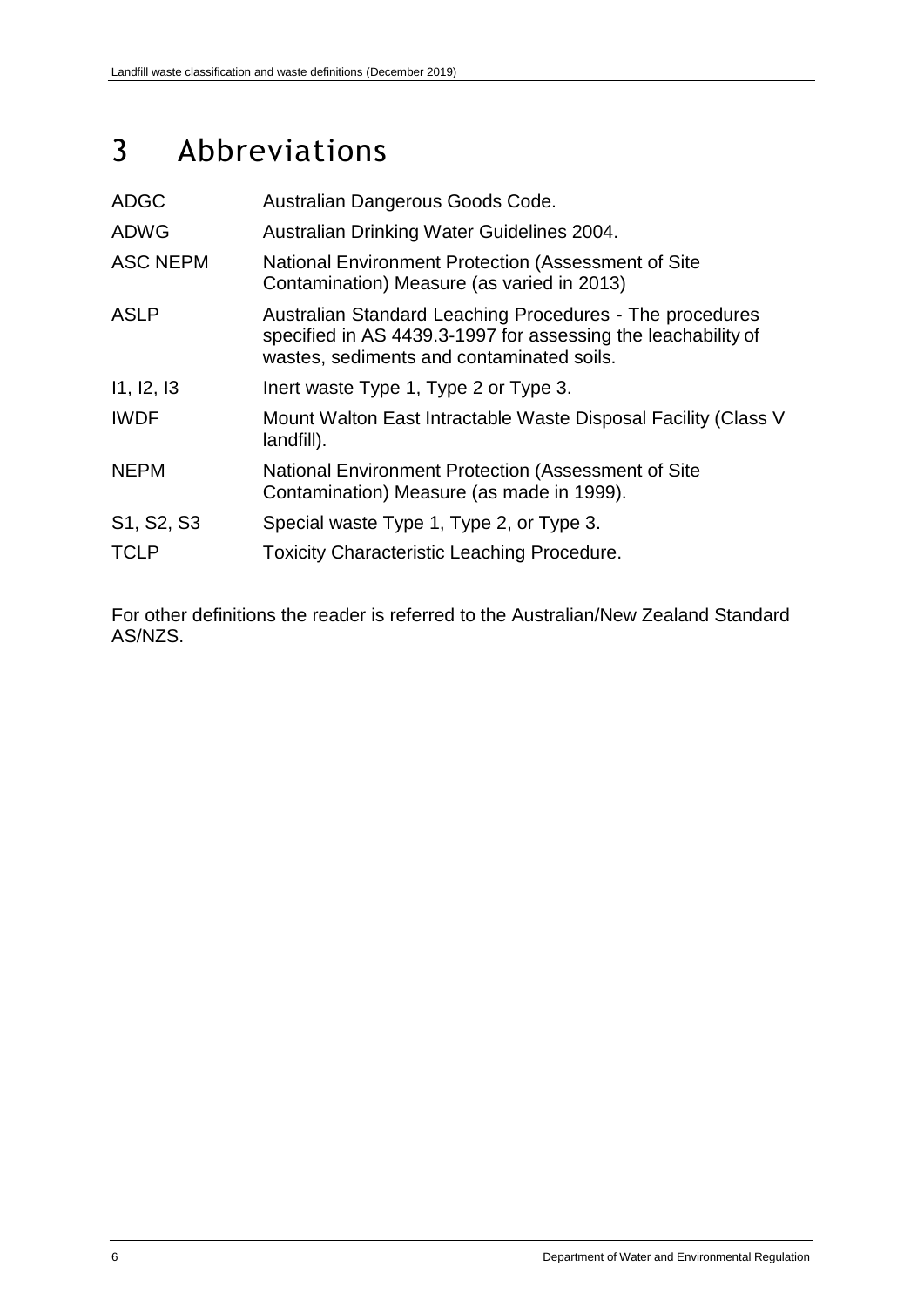## <span id="page-10-0"></span>4 Classification of waste into waste types and landfills

The following process is summarised in Figure 1

| Step 1                                | The broad classifications used in WA when assessing wastes for                                                                            |
|---------------------------------------|-------------------------------------------------------------------------------------------------------------------------------------------|
| Ensure that an                        | landfill disposal are described in Table 1 along with detailed                                                                            |
| assessment needs to<br>be done.       | examples of the specific waste types involved. If a waste can be<br>classified according to Table 2, there is no requirement for more     |
|                                       | detailed assessment.                                                                                                                      |
| Step 2                                | If the waste cannot be classified in Step 1, based on an                                                                                  |
| Assess the waste.                     | assessment of the waste source and characteristics, determine                                                                             |
|                                       | the concentration of relevant contaminants in the waste.                                                                                  |
| Step 3                                | Compare the contaminant concentrations with the maximum<br>contaminant threshold (CT) values in Table 3 and assign a                      |
| Compare total<br>concentration values | classification for each contaminant. Provisionally classify the                                                                           |
| with CT criteria in                   | waste according to the highest category assigned to any                                                                                   |
| Table 3.                              | contaminant. If this classification is satisfactory, dispose of the                                                                       |
|                                       | waste accordingly.                                                                                                                        |
| Step 4                                | If the classification in step 2 is not acceptable, or any<br>contaminant concentration exceeds the relevant CT value,                     |
| Determine<br>contaminant ASLP         | determine the ASLP leachate concentrations for all relevant                                                                               |
| leachate                              | contaminants.                                                                                                                             |
| concentrations.                       |                                                                                                                                           |
| Step 5                                | Compare the contaminant ASLP concentrations and total                                                                                     |
| Compare total and                     | concentrations with the ASLP and concentration limit (CL)                                                                                 |
| leachate<br>concentrations with       | values in Table 4. Use Table 5 as a guide to interpretation of<br>the data for each contaminant. Provisionally classify the waste         |
| <b>CL and ASLP criteria</b>           | in the highest category assigned to any contaminant. If this                                                                              |
| in Table 4.                           | classification is satisfactory, dispose of the waste accordingly.                                                                         |
| Step 6<br>Test the immobilised        | If the classification in step 4 is unacceptable, apply some form of<br>immobilisation to the waste, then, after further leachate testing, |
| waste against the                     | apply the ASLP criteria only, to determine the appropriate waste                                                                          |
| <b>ASLP</b> criteria in               | classification as set out in step 5.                                                                                                      |
| Table 4.                              | Encapsulated waste need not be further tested, but approval of<br>the encapsulation method must be obtained from the                      |
|                                       | Department. Note that separate approval is not required for                                                                               |
|                                       | disposal of immobilised waste, but it must be disposed of as                                                                              |
|                                       | follows:                                                                                                                                  |
|                                       | Immobilised or encapsulated Class V waste – to Class IV<br>landfill                                                                       |
|                                       | Immobilised or encapsulated Class IV waste – to Class III<br>landfill                                                                     |
|                                       | Immobilised Class III waste - to Class II landfill<br>$\bullet$                                                                           |
|                                       | For organic and inorganic chemical contaminants not listed in the tables, contact the                                                     |

Department for assessment/disposal requirements. The Department should also be consulted about uncertainties in steps 5 and 6 above.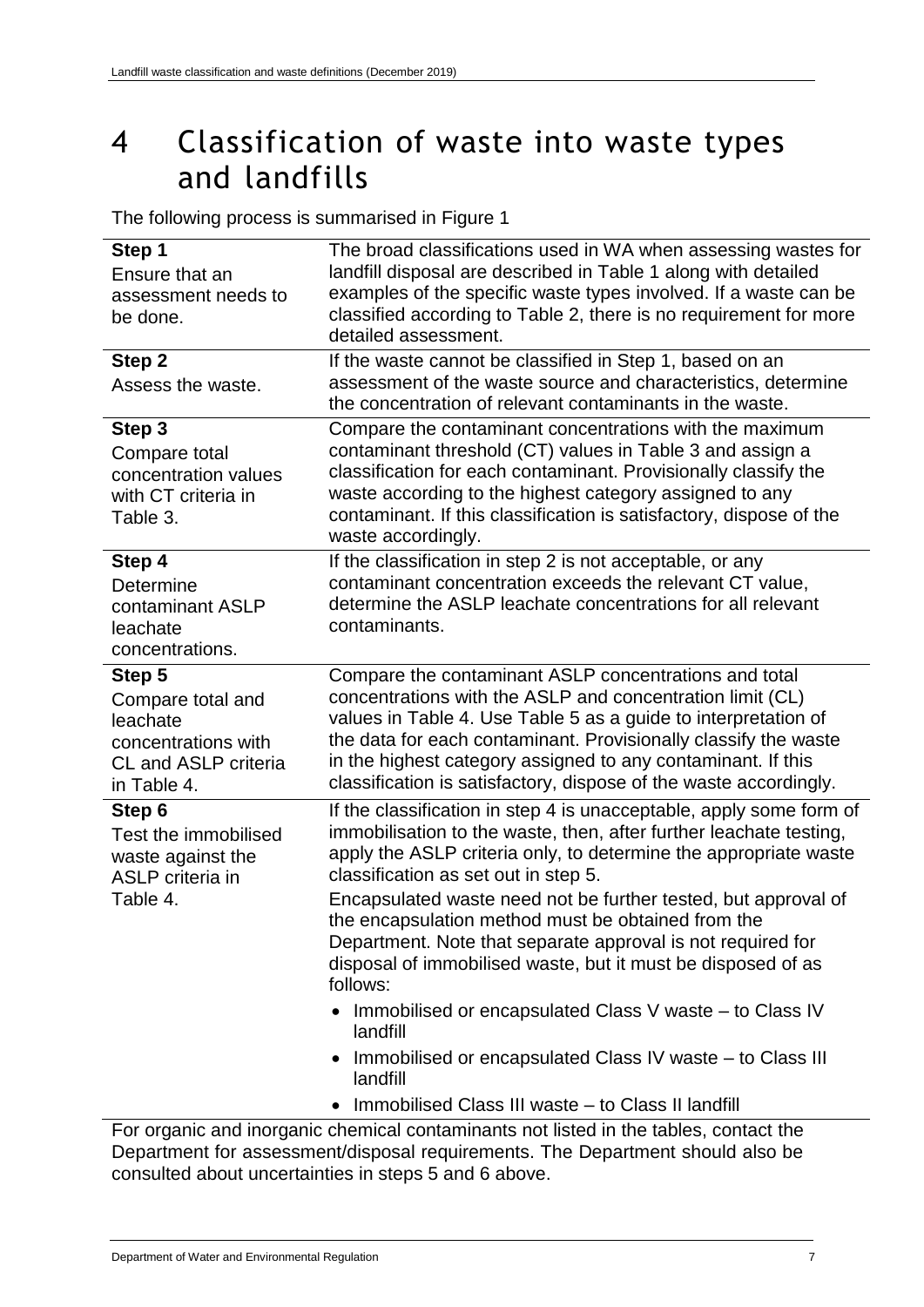<span id="page-11-0"></span>

<span id="page-11-1"></span>

Disposal at the IWDF is only permitted if no alternative is available and is subject to EPA approval.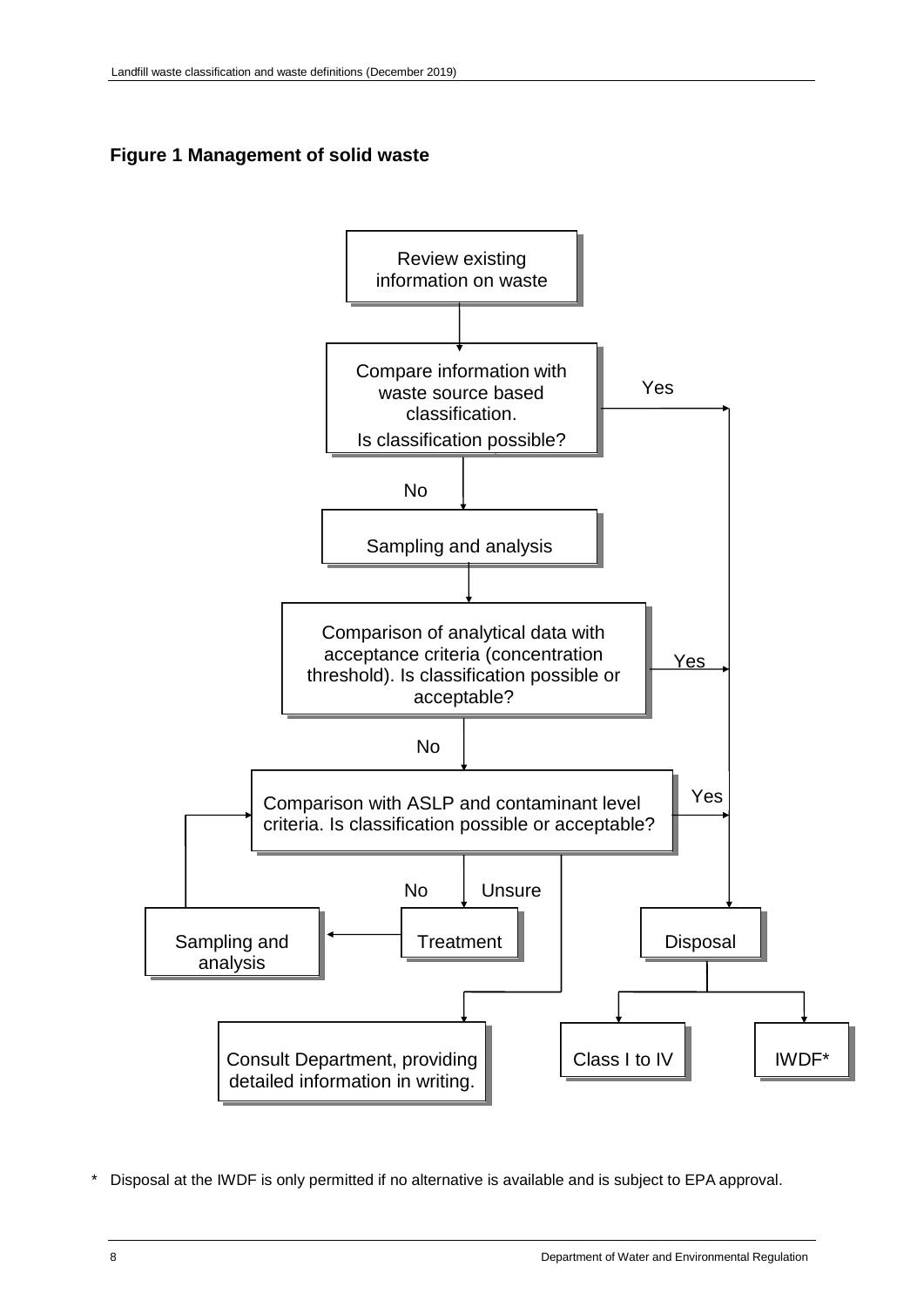## **Table 2 Waste types**

*Table 2a Inert waste*

| <b>Waste type</b> | <b>Description</b>                                                                                                                                                                                                                                                                                                                                                                                                                                                                                                                                                                                                                                                                                                                                                                                                                                                                                                                                                                                                                                                                                                                                                                                                                                                                                                                                                                                                    |
|-------------------|-----------------------------------------------------------------------------------------------------------------------------------------------------------------------------------------------------------------------------------------------------------------------------------------------------------------------------------------------------------------------------------------------------------------------------------------------------------------------------------------------------------------------------------------------------------------------------------------------------------------------------------------------------------------------------------------------------------------------------------------------------------------------------------------------------------------------------------------------------------------------------------------------------------------------------------------------------------------------------------------------------------------------------------------------------------------------------------------------------------------------------------------------------------------------------------------------------------------------------------------------------------------------------------------------------------------------------------------------------------------------------------------------------------------------|
| Clean fill        | • Raw excavated natural material such as clay, gravel, sand, soil or rock<br>fines that has been excavated or removed from the earth in areas that<br>have not been subject to potentially contaminating land uses including<br>industrial, commercial, mining or intensive agricultural activities.                                                                                                                                                                                                                                                                                                                                                                                                                                                                                                                                                                                                                                                                                                                                                                                                                                                                                                                                                                                                                                                                                                                  |
| Inert             | Wastes that are largely non-biodegradable, non-flammable and not<br>chemically reactive. Inert wastes are subdivided into three separate<br>classes:<br>• Inert waste type 1 - as listed below and contains contaminants in<br>concentrations less than the specified criteria.<br>• Inert waste type 2 - consisting of non-biodegradable organic materials<br>such as tyres and plastics, which are flammable and require special<br>management to reduce the potential for fires.<br>Inert waste type 3 - material from licensed secondary waste treatment<br>plants, subject to appropriate assessment and approval of that waste<br>and the specified landfill.                                                                                                                                                                                                                                                                                                                                                                                                                                                                                                                                                                                                                                                                                                                                                   |
|                   | Examples of inert waste type 1:<br>• Raw excavated natural material such as clay, gravel, sand, soil or rock<br>fines (excluding contaminated soils);<br>• Rocks/soils arising from the excavation of a site (excluding<br>contaminated soils) which has been previously developed or used;<br>• Building and demolition waste (e.g. bricks, concrete and associated<br>unavoidable small quantities of paper, plastics, glass, metal and timber <sup>1</sup><br>that should be recovered), being material resulting from the demolition,<br>erection, construction, refurbishment or alteration of buildings or from<br>the construction, repair or alteration of infrastructure-type development<br>such as roads, bridges, dams, tunnels, railways, and airports, and<br>which is not mixed with any other type of waste (specifically green and<br>food waste), and does not contain any asbestos or PFAS.<br>• Asphalt waste (e.g. resulting from road construction and waterproofing<br>works).<br>Biosolids categorised for unrestricted use.<br>• Casting sand (that does not contain leachable components which would<br>require disposal in a higher class of landfill).<br>• Blasting sand or garnet (excluding that used for stripping tributyl tin-<br>containing paints).<br><b>Examples of inert waste type 2:</b><br>• Used, rejected or unwanted tyres (including shredded tyres or tyre<br>pieces). |
| <b>Notes</b>      | 1. Treated timber such as copper chrome arsenate (CCA), high<br>temperature creosote (HTC), pigment emulsified creosote (PEC) and<br>light organic solvent preservative (LSOP) treated timber are to be<br>excluded from the waste.                                                                                                                                                                                                                                                                                                                                                                                                                                                                                                                                                                                                                                                                                                                                                                                                                                                                                                                                                                                                                                                                                                                                                                                   |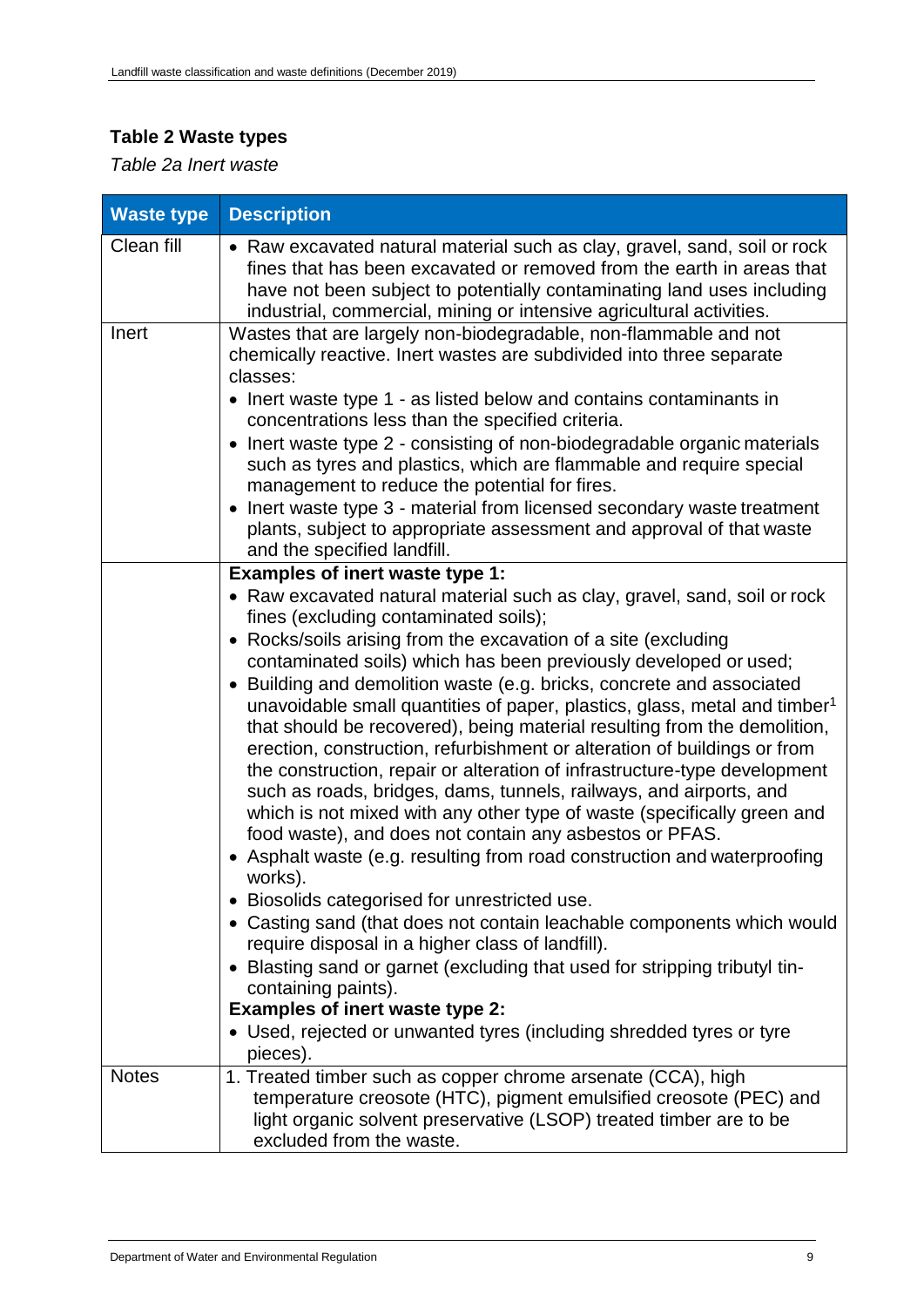## *Table 2b Putrescible*

|             | <b>Waste type Description</b>                                                                                                                                                                                                                                                                                                                                                                |
|-------------|----------------------------------------------------------------------------------------------------------------------------------------------------------------------------------------------------------------------------------------------------------------------------------------------------------------------------------------------------------------------------------------------|
| Putrescible | Component of the waste stream likely to become putrid - including<br>wastes that contain organic materials such as food wastes or wastes of<br>animal or vegetable origin, which readily bio-degrade within the<br>environment of a landfill.                                                                                                                                                |
|             | <b>Examples of putrescible waste:</b>                                                                                                                                                                                                                                                                                                                                                        |
|             | Municipal waste, consisting of:<br>household domestic waste that is set aside for kerb-side<br>collection or delivered by the householder directly to the waste<br>facility; or<br>other types of domestic waste (e.g. domestic clean-up, furniture                                                                                                                                          |
|             | and residential garden waste, grass sods); or<br>local council generated waste (e.g. waste from street sweeping,<br>$\overline{\phantom{0}}$                                                                                                                                                                                                                                                 |
|             | litter bins and parks); or<br>commercial waste generated from food preparation premises,<br>supermarkets etc).                                                                                                                                                                                                                                                                               |
|             | Food waste<br>$\bullet$                                                                                                                                                                                                                                                                                                                                                                      |
|             | Biosolids other than those categorised for unrestricted use.                                                                                                                                                                                                                                                                                                                                 |
|             | Sewage treatment plant grits and screenings.<br>$\bullet$<br>Animal manures and carcasses.<br>$\bullet$                                                                                                                                                                                                                                                                                      |
|             | Office and packaging waste (eg paper, cardboard, plastics, wood)<br>$\bullet$<br>that is not mixed with any other type of waste.                                                                                                                                                                                                                                                             |
|             | Cleaned pesticide, biocide, herbicide or fungicide containers <sup>2</sup> .<br>$\bullet$                                                                                                                                                                                                                                                                                                    |
|             | Drained and mechanically crushed oil filters, and rags and oil<br>$\bullet$<br>absorbent materials (not containing free liquids) from automotive<br>workshops.                                                                                                                                                                                                                               |
|             | Disposable nappies, incontinence pads and sanitary napkins (not<br>$\bullet$<br>otherwise classified as biomedical wastes due to the presence of<br>infectious material).                                                                                                                                                                                                                    |
|             | Vegetative waste generated from commercial, public and residential<br>$\bullet$<br>sources, agriculture or horticulture.                                                                                                                                                                                                                                                                     |
|             | Non-chemical waste generated from manufacturing and services<br>(including timber, paper, plastics, thermosets and composites.                                                                                                                                                                                                                                                               |
| Notes:      | 2. The cleaning method used should be as good as or better than the<br>triple-rinsing method developed by AVCARE (Phone: (02) 6230<br>6399, Facsimile: (02) 6230 6355, web site:                                                                                                                                                                                                             |
|             | www.croplifeaustralia.org.au/).<br>3. Acid sulfate soils may only be accepted at landfills if they have been<br>treated to neutralise acid-forming potential in accordance with the<br>Department of Environment Regulation documents Identification and<br>investigation of acid sulfate soils and acidic landscapes and<br>Treatment and Management of soil and water in acid sulfate soil |
|             | landscapes prior to disposal.<br>Soils being disposed of from areas with known acid-sulfate soil<br>potential should be checked for acidity before disposal.                                                                                                                                                                                                                                 |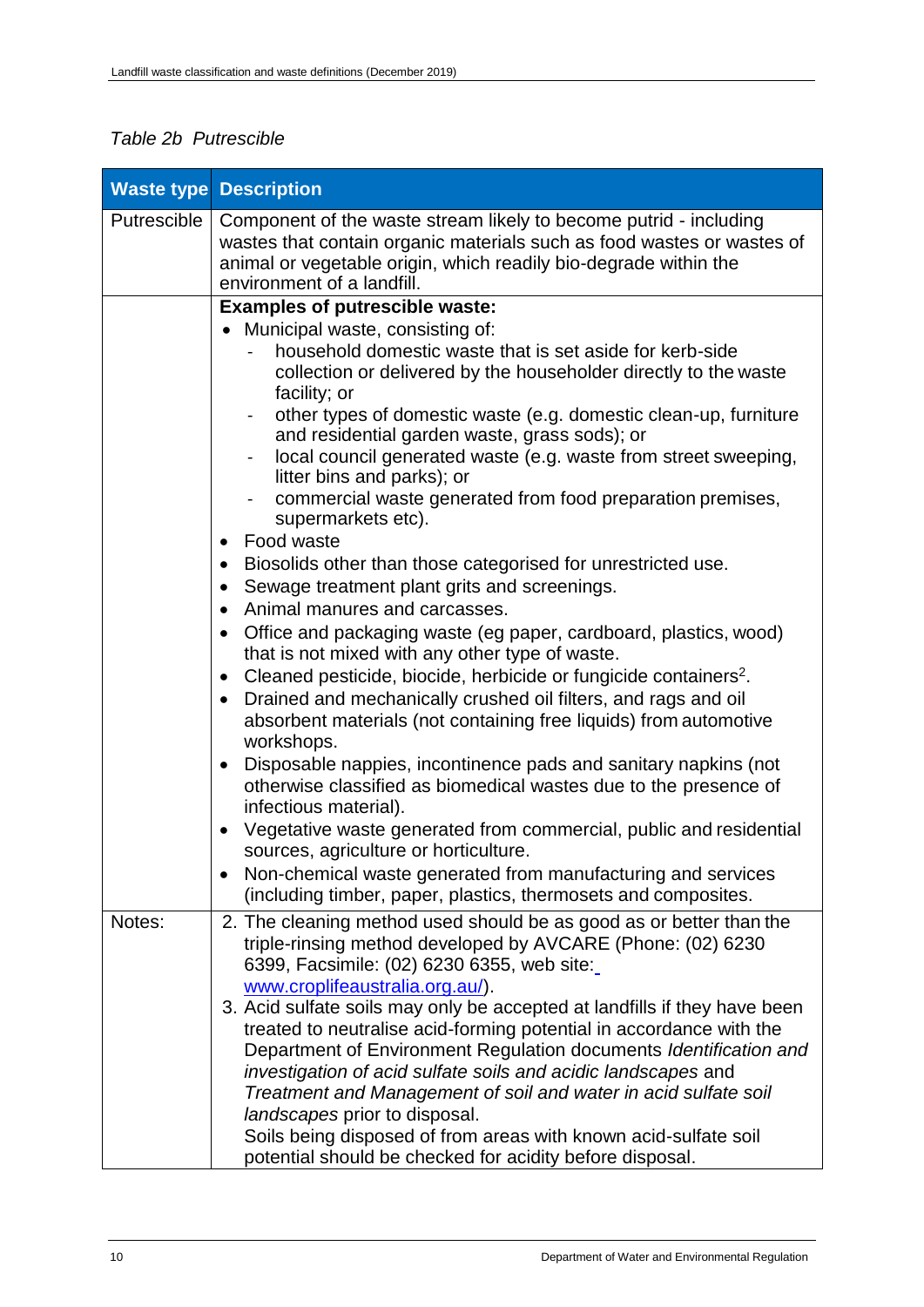| <b>Waste type</b> | <b>Description</b>                                                                                                                                                                                                                                                                                                                                                                                                                                                                                                                                                                                                                                                                                                                                                                                                                                                                                                                                                                                |
|-------------------|---------------------------------------------------------------------------------------------------------------------------------------------------------------------------------------------------------------------------------------------------------------------------------------------------------------------------------------------------------------------------------------------------------------------------------------------------------------------------------------------------------------------------------------------------------------------------------------------------------------------------------------------------------------------------------------------------------------------------------------------------------------------------------------------------------------------------------------------------------------------------------------------------------------------------------------------------------------------------------------------------|
| Hazardous         | Component of the waste stream which by its characteristics poses a<br>threat or risk to public health, safety or the environment (includes<br>substances which are toxic, infectious, mutagenic, carcinogenic,<br>teratogenic, explosive, flammable, corrosive, oxidising and radioactive.<br>Hazardous wastes are generally unsuitable for landfill disposal and<br>should only be accepted within landfills after appropriate treatment and/or<br>in accordance with specific licence conditions or with specific, written<br>approval from the Chief Executive Officer.                                                                                                                                                                                                                                                                                                                                                                                                                        |
|                   | <b>Examples of hazardous waste:</b><br>Wastes that meet the criteria for assessment as dangerous goods<br>under the Australian Code for the Transport of Dangerous Goods by<br>Road and Rail, and categorised as one of the following: explosives;<br>gases (compressed, liquefied or dissolved under pressure);<br>flammable liquids; substances liable to spontaneous combustion<br>(excluding organic waste, and all physical forms of carbon such as<br>activated carbon and graphite); substances which on contact with<br>water emit flammable gases; oxidising agents and organic peroxides;<br>toxic substances; corrosive substances.<br>Biomedical and related wastes.<br>• Pharmaceuticals and poisons, being waste generated by activities<br>carried out for business or other commercial purposes and that<br>consists of pharmaceutical or other chemical substances specified as<br>poisons in the Standard for the Uniform Scheduling of Medicines and<br>Poisons No. 16 (2017). |
|                   | Quarantine waste.                                                                                                                                                                                                                                                                                                                                                                                                                                                                                                                                                                                                                                                                                                                                                                                                                                                                                                                                                                                 |
| Intractable       | Waste that is a management problem by virtue of its toxicity or chemical<br>or physical characteristics which make it difficult to dispose of or treat<br>safely and is not suitable for disposal in a Class I, II, III or IV landfill.<br>Provided there is no practical alternative destruction or treatment<br>technology, these are disposed of in Class V facilities <sup>4</sup> .                                                                                                                                                                                                                                                                                                                                                                                                                                                                                                                                                                                                          |
|                   | <b>Examples of intractable waste:</b><br>• Radioactive wastes (disposal must be approved by the Radiological<br>Council of Western Australia).<br>Significantly contaminated soils, industrial sludges, some spent catalyst<br>wastes.                                                                                                                                                                                                                                                                                                                                                                                                                                                                                                                                                                                                                                                                                                                                                            |
| Notes:            | 4. The Mount Walton East Intractable Waste Disposal Facility is<br>currently the only available Class V disposal site in Western Australia.<br>Before disposal to the facility is approved, it is necessary to<br>demonstrate to the Environmental Protection Authority that there are<br>no practically available destruction, disposal or management<br>technologies in Australia such that the site is maintained as a facility<br>of last resort.                                                                                                                                                                                                                                                                                                                                                                                                                                                                                                                                             |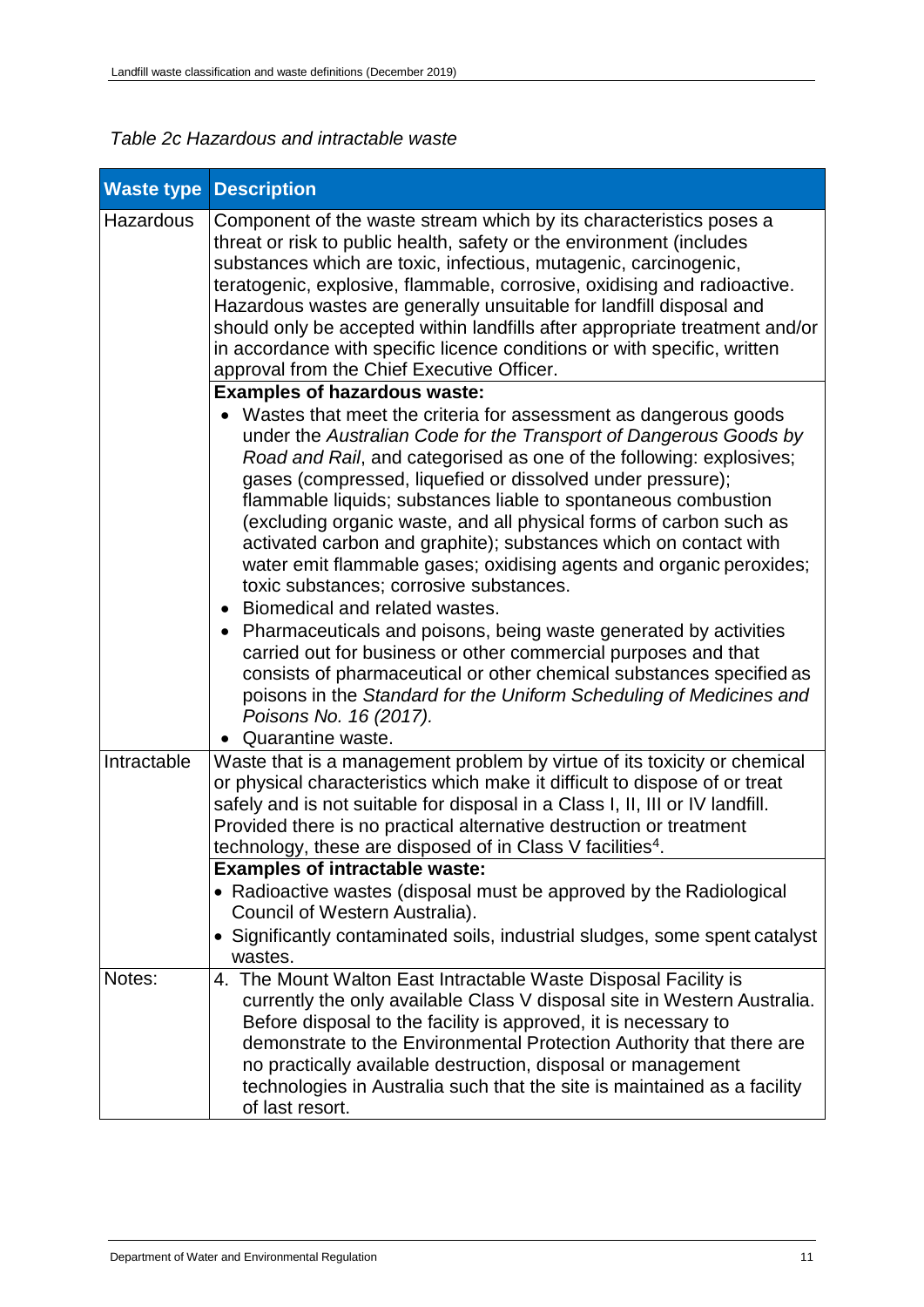## *Table 2d Special waste*

| <b>Waste types</b> | <b>Description</b>                                                                                                                                                                                                                                                                                                                                                     |
|--------------------|------------------------------------------------------------------------------------------------------------------------------------------------------------------------------------------------------------------------------------------------------------------------------------------------------------------------------------------------------------------------|
| Special            | Includes asbestos wastes, certain types of biomedical wastes and<br>PFAS impacted wastes that are regarded as hazardous or<br>potentially hazardous but which, with special management<br>techniques, may be disposed of safely within specified classes of<br>landfill.<br>• Special Waste Type $1 -$ Asbestos Wastes<br>• Special Waste Type $2$ – Biomedical Wastes |
|                    | • Special Waste Type 3 – PFAS Impacted Solid Wastes                                                                                                                                                                                                                                                                                                                    |
|                    | <b>Examples of Special Waste Type 1:</b>                                                                                                                                                                                                                                                                                                                               |
|                    | Stabilised asbestos waste in bonded matrix (e.g. asbestos<br>cement sheeting).                                                                                                                                                                                                                                                                                         |
|                    | • Asbestos fibre and dust waste (e.g. dust resulting from the<br>removal of thermal or acoustic insulating materials or from<br>processes involving asbestos material, and dust from ventilation<br>collection systems).                                                                                                                                               |
|                    | <b>Examples of Special Waste Type 2:</b>                                                                                                                                                                                                                                                                                                                               |
|                    | • Biomedical waste which does not require incineration and which<br>is approved for supervised burial.                                                                                                                                                                                                                                                                 |
|                    | <b>Examples of Special Waste Type 3:</b>                                                                                                                                                                                                                                                                                                                               |
|                    | • PFAS-containing solid waste e.g. soil/sediment, timber, asphalt,<br>concrete, equipment                                                                                                                                                                                                                                                                              |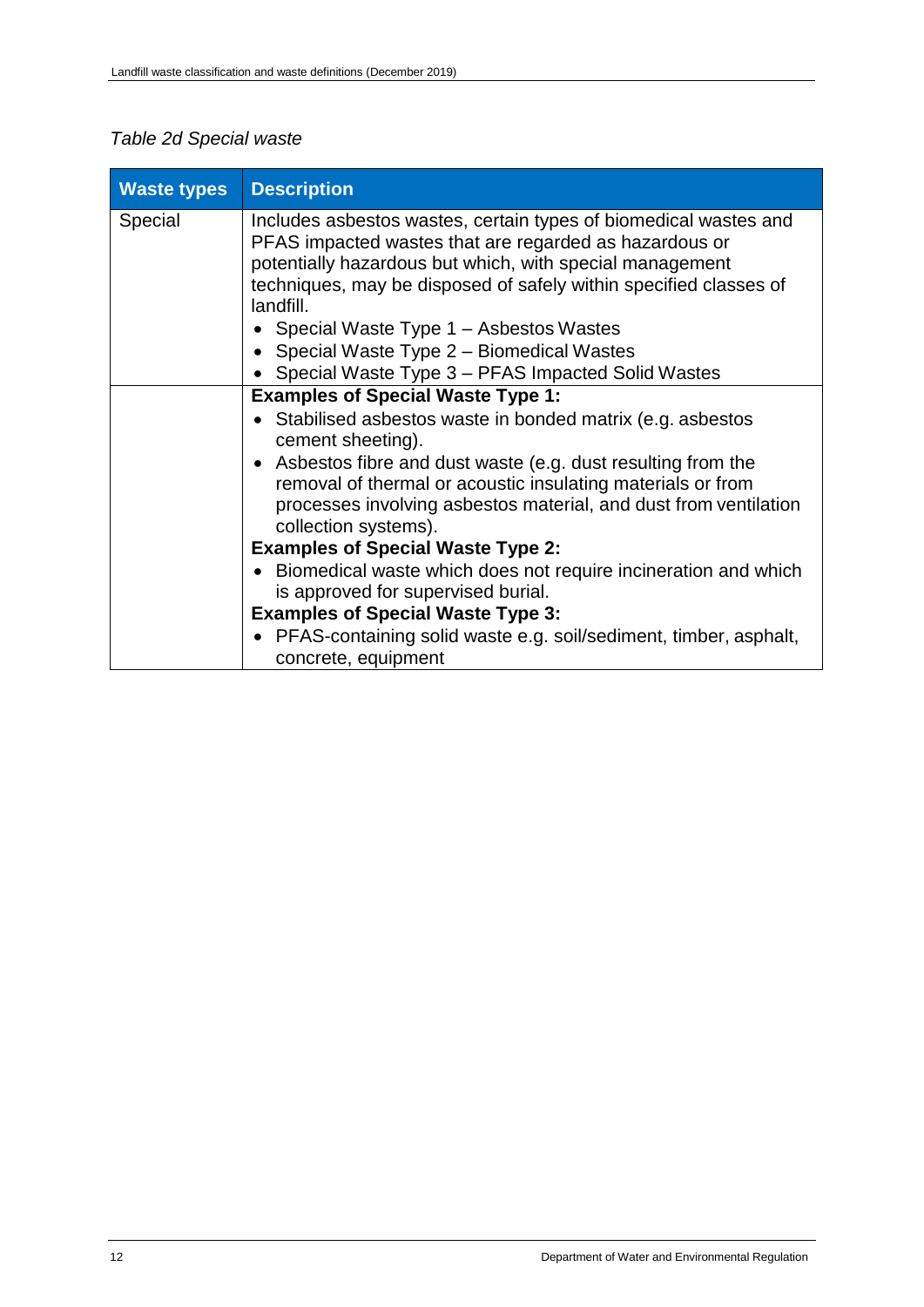|                                                                              | <b>Maximum values of total concentration for classification</b><br>without the requirements to assess leachability <sup>2,3</sup> |                 |                  |                 |  |  |
|------------------------------------------------------------------------------|-----------------------------------------------------------------------------------------------------------------------------------|-----------------|------------------|-----------------|--|--|
| Contaminant <sup>1</sup>                                                     | CT1 (mg/kg)                                                                                                                       | CT2 (mg/kg)     | CT3 (mg/kg)      | CT4 (mg/kg)     |  |  |
|                                                                              | <b>Class I</b>                                                                                                                    | <b>Class II</b> | <b>Class III</b> | <b>Class IV</b> |  |  |
| <b>Metals and metalloids</b>                                                 |                                                                                                                                   |                 |                  |                 |  |  |
| Arsenic                                                                      | 14                                                                                                                                | 14              | 140              | 1,400           |  |  |
| Beryllium                                                                    | $\overline{2}$                                                                                                                    | $\overline{2}$  | 20               | 200             |  |  |
| Cadmium                                                                      | 0.4                                                                                                                               | 0.4             | 4                | 40              |  |  |
| Chromium (Hexavalent)                                                        | 10                                                                                                                                | 10              | 100              | 1,000           |  |  |
| Lead                                                                         | $\overline{2}$                                                                                                                    | $\overline{2}$  | 20               | 200             |  |  |
| Mercury                                                                      | 0.2                                                                                                                               | 0.2             | $\overline{2}$   | 20              |  |  |
| Molybdenum                                                                   | 10                                                                                                                                | 10              | 100              | 1,000           |  |  |
| <b>Nickel</b>                                                                | 4                                                                                                                                 | 4               | 40               | 400             |  |  |
| Selenium                                                                     | $\overline{2}$                                                                                                                    | $\overline{2}$  | 20               | 200             |  |  |
| Silver                                                                       | 20                                                                                                                                | 20              | 200              | 2,000           |  |  |
| <b>Other Inorganic Species</b>                                               |                                                                                                                                   |                 |                  |                 |  |  |
| Cyanide (amenable) <sup>4</sup>                                              | 7                                                                                                                                 | 7               | 70               | 700             |  |  |
| Cyanide (total)                                                              | 16                                                                                                                                | 16              | 160              | 1,600           |  |  |
| Fluoride                                                                     | 300                                                                                                                               | 300             | 3,000            | 30,000          |  |  |
| <b>Non-Chlorinated Organics</b>                                              |                                                                                                                                   |                 |                  |                 |  |  |
| <b>Benzene</b>                                                               | 0.2                                                                                                                               | 0.2             | $\overline{2}$   | 20              |  |  |
| Cresols (total)                                                              | 400                                                                                                                               | 400             | 4,000            | 40,000          |  |  |
| $2,4-D$                                                                      | 0.02                                                                                                                              | 0.02            | 0.2              |                 |  |  |
| Ethylbenzene                                                                 | 60                                                                                                                                | 60              | 600              | 6,000           |  |  |
| Petroleum hydrocarbons                                                       | N/A                                                                                                                               | N/A             | N/A              | N/A             |  |  |
| Phenol (total, non-                                                          | 28.8                                                                                                                              | 28.8            | 288              | 2,880           |  |  |
| halogenated)                                                                 |                                                                                                                                   |                 |                  |                 |  |  |
| Polycyclic aromatic<br>hydrocarbons (total)                                  | N/A                                                                                                                               | N/A             | N/A              | N/A             |  |  |
| Styrene (vinyl benzene)                                                      | 6                                                                                                                                 | 6               | 60               | 600             |  |  |
| Toluene                                                                      | 160                                                                                                                               | 160             | 1,600            | 16,000          |  |  |
| Xylenes (total)                                                              | 120                                                                                                                               | 120             | 1,200            | 12,000          |  |  |
| <b>Chlorinated Organics<sup>5</sup></b>                                      |                                                                                                                                   |                 |                  |                 |  |  |
| Organochlorine pesticides,<br>polychlorinated biphenyls etc.                 | N/A                                                                                                                               | N/A             | N/A              | N/A             |  |  |
| Other metals <sup>6</sup>                                                    | % by weight                                                                                                                       | % by weight     | % by weight      | % by weight     |  |  |
| Aluminium, barium, boron,<br>cobalt, copper, manganese,<br>vanadium and zinc | 5                                                                                                                                 | 5               | 10               | 20              |  |  |

## <span id="page-16-0"></span>**Table 3 Contaminant threshold (CT) values for waste not requiring a leach test**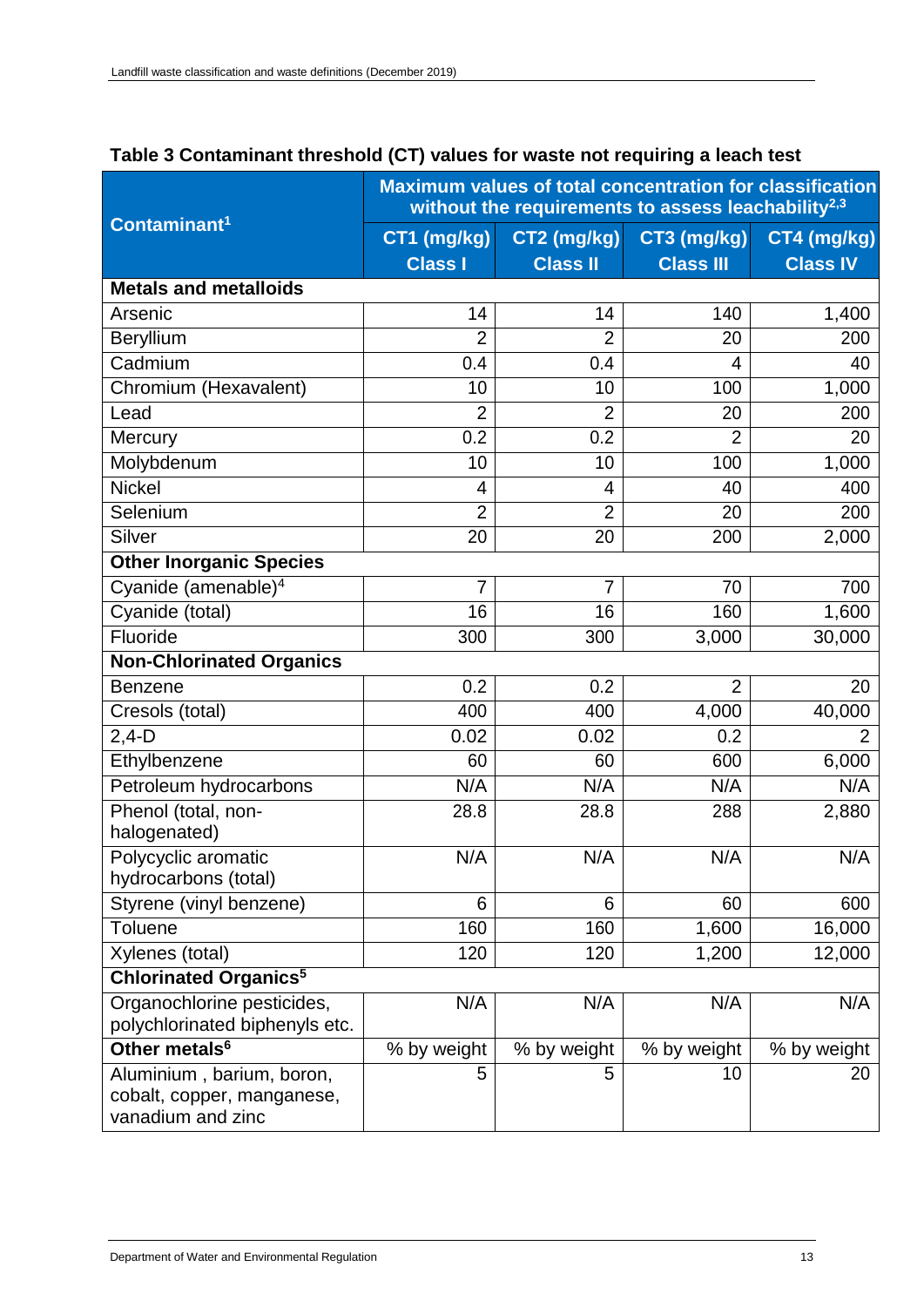| Contaminant <sup>1</sup> | Maximum values of total concentration for classification<br>without the requirements to assess leachability $^{2,3}$ |                                                                                                                        |                  |                 |  |  |
|--------------------------|----------------------------------------------------------------------------------------------------------------------|------------------------------------------------------------------------------------------------------------------------|------------------|-----------------|--|--|
|                          | Class I                                                                                                              | $\overline{CT1}$ (mg/kg) $\overline{CT2}$ (mg/kg) $\overline{CT3}$ (mg/kg) $\overline{CT4}$ (mg/kg)<br><b>Class II</b> | <b>Class III</b> | <b>Class IV</b> |  |  |

Notes:

- 1. For organic and inorganic chemical contaminants not listed in Table 3 contact the Department for assessment / disposal advice.
- 2. Contaminant Threshold (CT) values based on 2004 Australian Drinking Water Guidelines (20 x ASLP criteria – uncorrected for practical quantitation limit).
- 3. N/A means no Contaminant Threshold applicable, however, the criteria in Table 4 apply.
- 4. Analysis for cyanide (amenable) is the established method to assess the potentially leachable cyanide. Other methods may be considered by the Department if it can be demonstrated that these methods yield the same information.
- 5. OCP scheduled wastes, polycyclic aromatic hydrocarbons and polychlorinated biphenyls are assessed by using concentration criteria (CL values - Table 4). No leaching analysis is required.
- 6. For waste containing significant quantities of these metals preference should be given to recovery and recycling rather than disposal.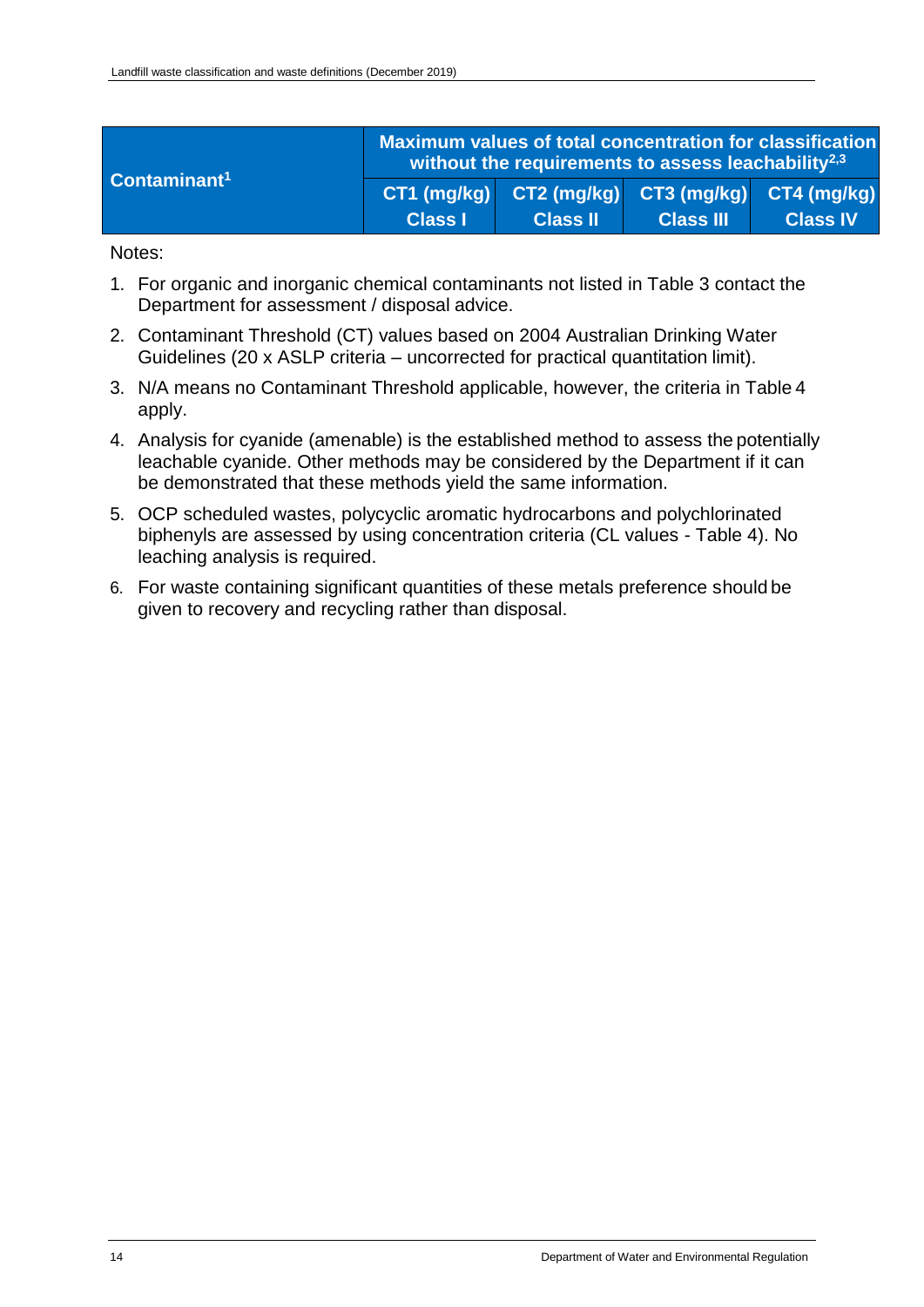<span id="page-18-0"></span>

|                                                                                 |                                                             | <b>Class 1</b>                                              |                                                                  | <b>Class 2</b>                                              |                                                      | <b>Class 3</b>                                              |                                                      | <b>Class 4</b>                                              |
|---------------------------------------------------------------------------------|-------------------------------------------------------------|-------------------------------------------------------------|------------------------------------------------------------------|-------------------------------------------------------------|------------------------------------------------------|-------------------------------------------------------------|------------------------------------------------------|-------------------------------------------------------------|
| <b>Contaminant</b>                                                              | Leachable<br><b>Concentration</b><br><b>ASLP1</b><br>(mg/L) | <b>Concentration</b><br>Limit<br>CL <sub>1</sub><br>(mg/kg) | Leachable<br><b>Concentration</b><br>ASLP <sub>2</sub><br>(mg/L) | <b>Concentration</b><br>Limit<br>CL <sub>2</sub><br>(mg/kg) | Leachable<br><b>Concentration</b><br>ASLP3<br>(mg/L) | <b>Concentration</b><br>Limit<br>CL <sub>3</sub><br>(mg/kg) | Leachable<br><b>Concentration</b><br>ASLP4<br>(mg/L) | <b>Concentration</b><br>Limit<br>CL <sub>4</sub><br>(mg/kg) |
| <b>Metals</b>                                                                   |                                                             |                                                             |                                                                  |                                                             |                                                      |                                                             |                                                      |                                                             |
| Arsenic <sup>3</sup>                                                            | 0.5                                                         | 500                                                         | 0.5                                                              | 500                                                         | 5                                                    | 5,000                                                       | 50                                                   | 20,000                                                      |
| Beryllium <sup>3,4</sup>                                                        | 0.1                                                         | 100                                                         | 0.1                                                              | 100                                                         |                                                      | 1,000                                                       | 10                                                   | 4,000                                                       |
| $C$ admium <sup>3</sup>                                                         | 0.1                                                         | 100                                                         | 0.1                                                              | 100                                                         |                                                      | 1,000                                                       | 10                                                   | 4,000                                                       |
| Chromium (hexavalent)                                                           | 0.5                                                         | 500                                                         | 0.5                                                              | 500                                                         | 5                                                    | 5,000                                                       | 50                                                   | 2,000                                                       |
| Lead                                                                            | 0.1                                                         | 1,500                                                       | 0.1                                                              | 1500                                                        |                                                      | 15,000                                                      | 10                                                   | 60,000                                                      |
| Mercury                                                                         | 0.01                                                        | 75                                                          | 0.01                                                             | 75                                                          | 0.1                                                  | 750                                                         |                                                      | 3,000                                                       |
| Molybdenum <sup>4,5</sup>                                                       | 0.5                                                         | 1,000                                                       | 0.5                                                              | 1,000                                                       | 5                                                    | 10,000                                                      | 50                                                   | 40,000                                                      |
| Nickel                                                                          | 0.2                                                         | 3,000                                                       | 0.2                                                              | 3000                                                        | $\overline{2}$                                       | 30,000                                                      | 20                                                   | 120,000                                                     |
| Selenium <sup>3,5</sup>                                                         | 0.5                                                         | 50                                                          | 0.5                                                              | 50                                                          | 5                                                    | 500                                                         | 50                                                   | 2,000                                                       |
| Silver <sup>5</sup>                                                             | 1                                                           | 180                                                         |                                                                  | 180                                                         | 10                                                   | 1,800                                                       | 100                                                  | 7,200                                                       |
| Aluminium, barium,<br>boron, cobalt, copper,<br>manganese, vanadium<br>and zinc | N/A                                                         | 5% by weight                                                | N/A                                                              | 5% by weight                                                | N/A                                                  | 10% by<br>weight                                            | N/A                                                  | 20% by<br>weight                                            |
| Other inorganic species                                                         |                                                             |                                                             |                                                                  |                                                             |                                                      |                                                             |                                                      |                                                             |
| Cyanide (amenable) $4$                                                          | 0.35                                                        | 1,250                                                       | 0.35                                                             | 1,250                                                       | 3.5                                                  | 12,500                                                      | 35                                                   | 50,000                                                      |
| Cyanide (total)                                                                 | 0.8                                                         | 2,500                                                       | 0.8                                                              | 2,500                                                       | 8                                                    | 25,000                                                      | 80                                                   | 100,000                                                     |
| Fluoride <sup>5</sup>                                                           | 15                                                          | 10,000                                                      | 15                                                               | 10,000                                                      | 150                                                  | 100,000                                                     | 1500                                                 | 400,000                                                     |

### **Table 4 Leachable concentration (ASLP<sup>1</sup> ) and concentration limit (CL<sup>2</sup> ) values for waste classification**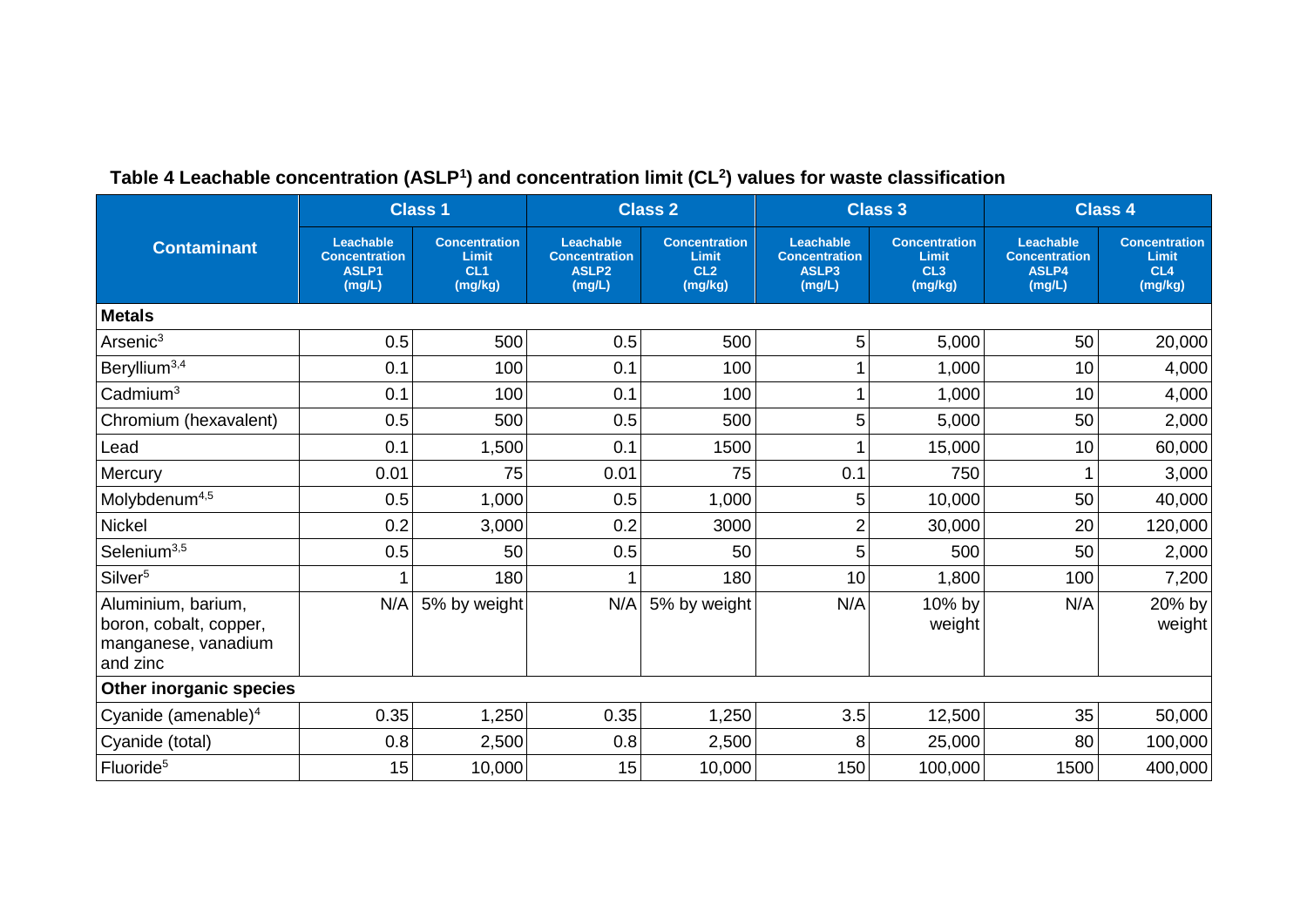|                                                                   |                                                      | <b>Class 1</b>                                              |                                                                         | <b>Class 2</b>                                                     |                                                             | <b>Class 3</b>                                  |                                                      | <b>Class 4</b>                                  |
|-------------------------------------------------------------------|------------------------------------------------------|-------------------------------------------------------------|-------------------------------------------------------------------------|--------------------------------------------------------------------|-------------------------------------------------------------|-------------------------------------------------|------------------------------------------------------|-------------------------------------------------|
| <b>Contaminant</b>                                                | Leachable<br><b>Concentration</b><br>ASLP1<br>(mg/L) | <b>Concentration</b><br>Limit<br>CL <sub>1</sub><br>(mg/kg) | <b>Leachable</b><br><b>Concentration</b><br>ASLP <sub>2</sub><br>(mg/L) | <b>Concentration</b><br><b>Limit</b><br>CL <sub>2</sub><br>(mg/kg) | <b>Leachable</b><br><b>Concentration</b><br>ASLP3<br>(mg/L) | <b>Concentration</b><br>Limit<br>CL3<br>(mg/kg) | Leachable<br><b>Concentration</b><br>ASLP4<br>(mg/L) | <b>Concentration</b><br>Limit<br>CL4<br>(mg/kg) |
| <b>Non-chlorinated organics</b>                                   |                                                      |                                                             |                                                                         |                                                                    |                                                             |                                                 |                                                      |                                                 |
| Benzene                                                           | 0.01                                                 | 18                                                          | 0.01                                                                    | 18                                                                 | 0.1                                                         | 180                                             |                                                      | 720                                             |
| Cresol (total) <sup>4,5</sup>                                     | 20                                                   | 7,200                                                       | 20                                                                      | 7,200                                                              | 200                                                         | 72,000                                          | 2,000                                                | 288,000                                         |
| Ethylbenzene <sup>5</sup>                                         | 3                                                    | 1080                                                        | 3                                                                       | 1080                                                               | 30                                                          | 10,800                                          | 300                                                  | N/A                                             |
| $C_6$ - $C_9$ petroleum<br>hydrocarbons <sup>6</sup>              | N/A                                                  | 2,800                                                       | N/A                                                                     | 2,800                                                              | N/A                                                         | 28,000                                          | N/A                                                  | 112,000                                         |
| $>C_{16}$ - $C_{35}$ petroleum<br>hydrocarbons(aromatics)         | N/A                                                  | 450                                                         | N/A                                                                     | 450                                                                | N/A                                                         | 4,500                                           | N/A                                                  | 18,000                                          |
| $>C_{16}$ -C <sub>35</sub> petroleum<br>hydrocarbons (aliphatics) | N/A                                                  | 28,000                                                      | N/A                                                                     | 28,000                                                             | N/A                                                         | 280,000                                         | N/A                                                  | N/A                                             |
| Phenols (total, non-<br>chlorinated)                              | 1.44                                                 | 42,500                                                      | 1.44                                                                    | 42,500                                                             | 14.4                                                        | 425,000                                         | 144                                                  | N/A                                             |
| PAHs (total)                                                      | N/A                                                  | 100                                                         | N/A                                                                     | 100                                                                | N/A                                                         | 1,000                                           | N/A                                                  | 4,000                                           |
| Benzo(a)pyrene                                                    | 0.0001                                               | 5                                                           | 0.0001                                                                  | 5                                                                  | 0.001                                                       | 50                                              | 0.01                                                 | 200                                             |
| Styrene <sup>,5</sup>                                             | 0.3                                                  | 108                                                         | 0.3                                                                     | 108                                                                | 3                                                           | 1,080                                           | 30                                                   | 4,320                                           |
| Toluene <sup>5</sup>                                              | 8                                                    | 518                                                         | 8                                                                       | 518                                                                | 80                                                          | 5,180                                           | 800                                                  | N/A                                             |
| Xylenes (total) <sup>5</sup>                                      | 6                                                    | 1800                                                        | 6                                                                       | 1800                                                               | 60                                                          | 18,000                                          | 600                                                  | N/A                                             |
| <b>Chlorinated Organics</b>                                       |                                                      |                                                             |                                                                         |                                                                    |                                                             |                                                 |                                                      |                                                 |
| $2,4-D5$                                                          | 0.3                                                  | 360                                                         | 0.3                                                                     | 360                                                                | 3                                                           | 1,440                                           | 30                                                   | 5,760                                           |
| OCP scheduled wastes <sup>8</sup>                                 | N/A                                                  | 50                                                          | N/A                                                                     | 50                                                                 | N/A                                                         | 50                                              | N/A                                                  | 50                                              |
| Other solvents                                                    | N/A                                                  | 50                                                          | N/A                                                                     | 50                                                                 | N/A                                                         | 500                                             | N/A                                                  | 2,000                                           |
| Polychlorinated<br>biphenyls <sup>9</sup>                         | N/A                                                  | 50                                                          | N/A                                                                     | 50                                                                 | N/A                                                         | 50                                              | N/A                                                  | 50                                              |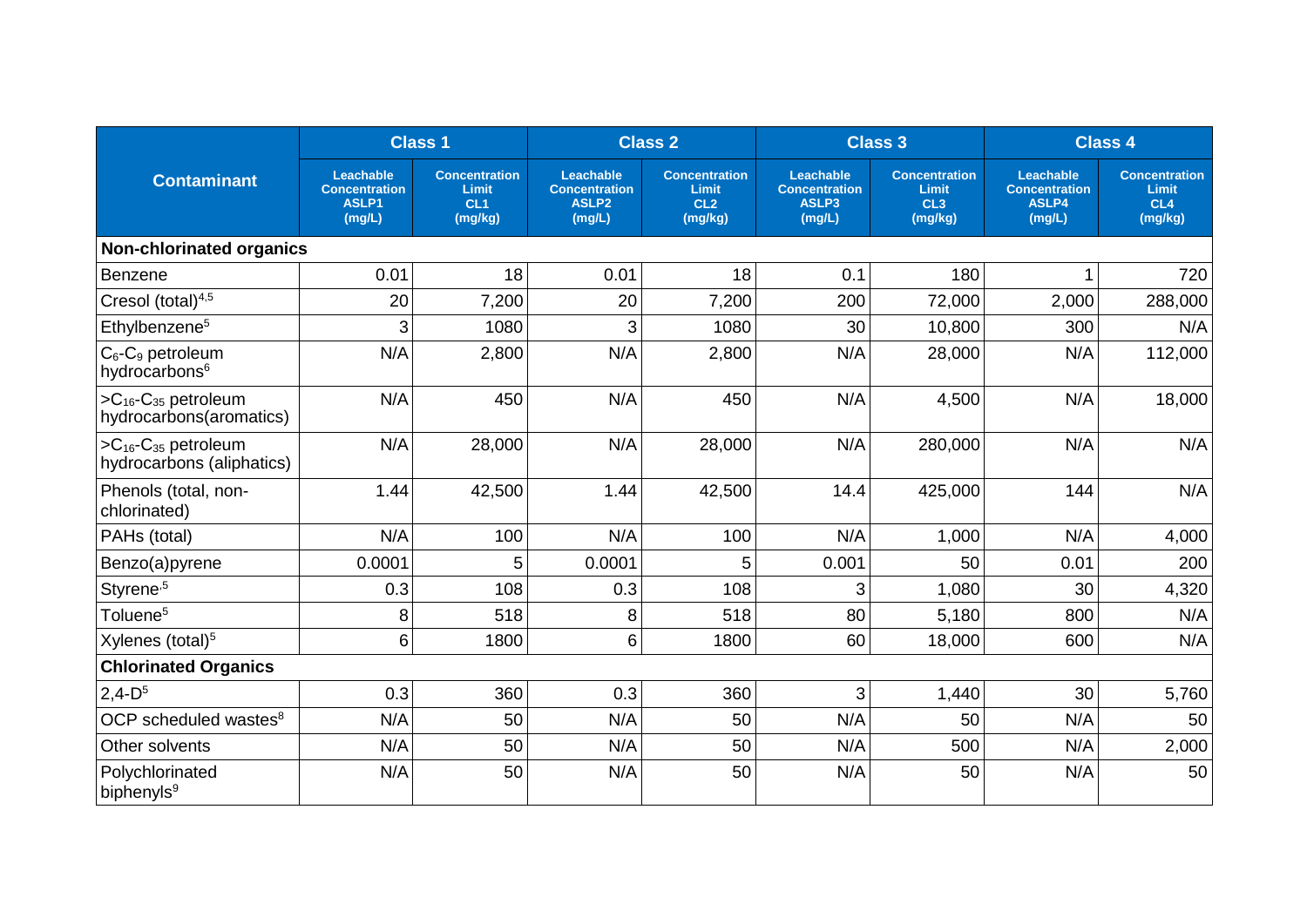Notes:

- 1. ASLP values determined as follows: Class I = 10 x Australian Drinking Water Health Guideline (ADWG 2004) value; Class II = Class I; Class III = 10 x Class I; Class IV = 100 x Class I.
- 2. CL values determined as follows: Class I = NEPM HIL F for commercial/industrial land; Class II = Class I; Class III = 10 x Class I; Class IV =  $40 \times$  Class I.
- 3. ASLP1 and ASLP2 values = practical quantitation limit instead of figure derived from ADWG (2004).
- 4. ASLP values derived from *Waste Classification Guidelines Part 1 Classifying Waste (NSW Department of Environment and Climate Change, 2008 revised 2009*) (Class I = SCC1). This value may be divided by 10 to take into account the sandy WA coastal plain soils". (Class I = SCC1)
- 5. CL values derived from Environmental Guidelines: Assessment, Classification & Management of Liquid & Non-liquid Wastes (NSW EPA, 1999) (Class I = SCC1)
- 6. CL values = one tenth limit for  $C_{15}$ -> $C_{35}$  limits consistent with previous Landfill Waste Classifications and Waste Definitions 1996.
- 7. Applies to soil contaminated with organochlorine pesticides consistent with Organochlorine Pesticides Waste Management Plan (ANZECC, 1999).
- 8. CL values consistent with Organochlorine Pesticides Waste Management Plan (ANZECC, 1999). Note that waste containing < 50 mg/kg is not classified as scheduled wastes for the purposes of this plan.
- 9. CL values consistent with Polychlorinated Biphenyls Management Plan (ANZECC, 1996).
- N/A No applicable value, please contact the Department for clarification on a case by case basis.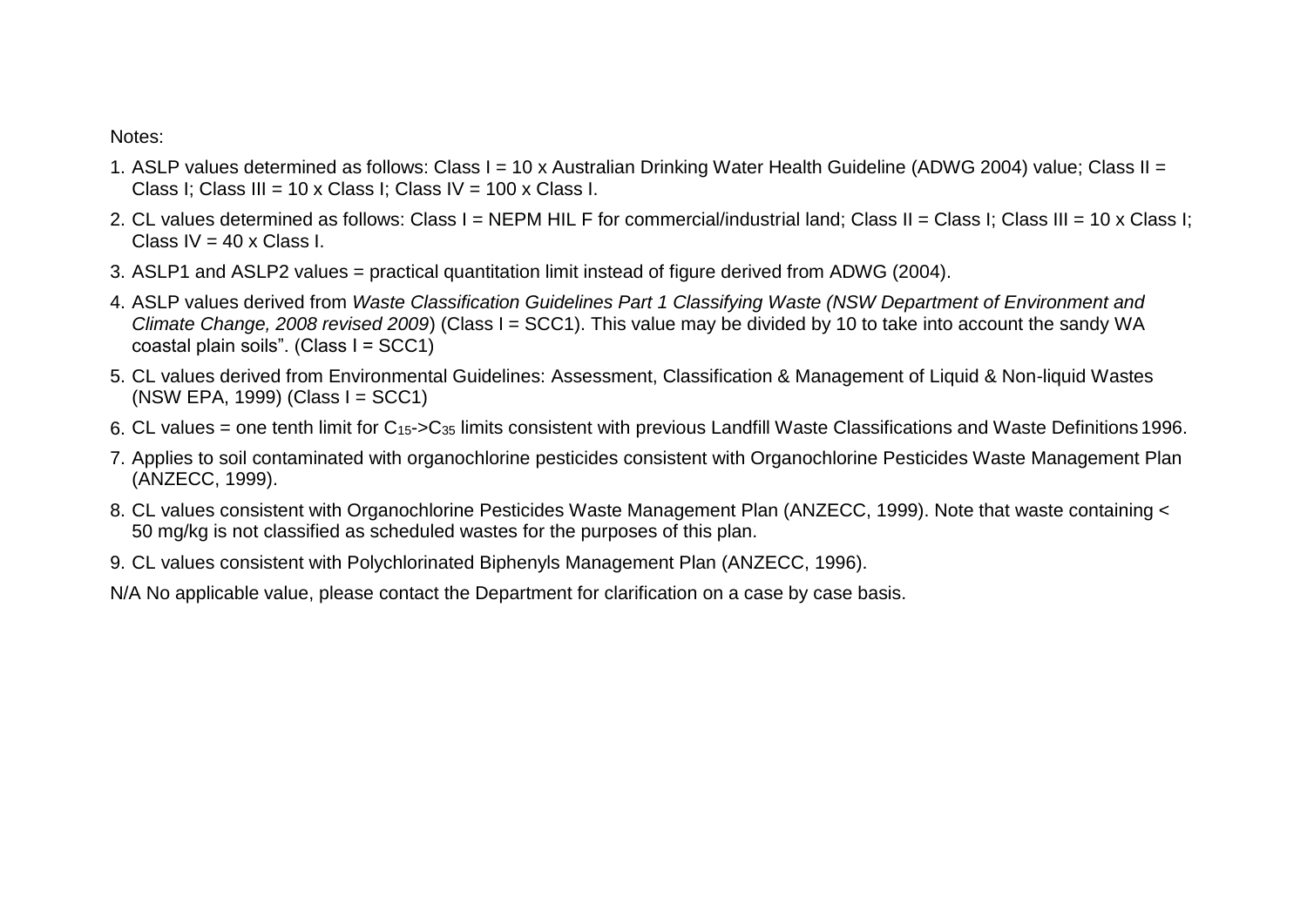|                           |                | Landfill class Acceptance criteria <sup>1,2,3,4,5</sup> | <b>Comments</b>                      |
|---------------------------|----------------|---------------------------------------------------------|--------------------------------------|
| <b>Inert (Class</b>       | 1.             | Concentration $\leq$ CT1                                | ASLP test not required.              |
| I)                        | 2.             | $ASLP \le ASLP1$ and                                    | Leaching solution to be used is      |
|                           |                | concentration > CT1, $\leq$ CL1                         | water.                               |
|                           | 3.             | $ASLP \le ASLP1$ and                                    | After immobilisation <sup>6</sup> .  |
|                           |                | concentration > CL1                                     |                                      |
| <b>Putrescible</b>        | 1.             | Concentration $\leq$ CT2                                | ASLP test not required.              |
| (Class II)                | 2.             | $ASLP \le ASLP2$ and                                    | <b>ASLP</b> required                 |
|                           |                | concentration > CT2, $\leq$ CL2                         |                                      |
|                           | 3.             | $ASLP \le ASLP2$ and                                    | After immobilisation <sup>6</sup> .  |
|                           |                | concentration > CL2                                     |                                      |
| <b>Putrescible</b>        | 1 <sub>1</sub> | Concentration $\leq$ CT3                                | ASLP test not required.              |
| (Class III)               | 2.             | ASLP ≤ASLP3 and                                         | <b>ASLP</b> required                 |
|                           |                | concentration > CT3, $\leq$ CL3                         |                                      |
|                           | 3.             | $ASLP \le ASLP3$ and                                    | After immobilisation <sup>6</sup> or |
|                           |                | concentration > CL3                                     | encapsulation.                       |
| <b>Secure</b>             | 1.             | Concentration $\leq$ CT4                                | ASLP test not required.              |
| (Class IV)                | 2.             | $ASLP \le ASLP4$ and                                    | ASLP required. Leaching              |
|                           |                | concentration > CT4, $\leq$ CL4                         | solution to be specified in site     |
|                           |                |                                                         | licence.                             |
|                           | 4.             | $ASLP \le ASLP4$ and                                    | After immobilisation <sup>6</sup> or |
|                           |                | concentration > CL4                                     | encapsulation.                       |
| <b>Intractable</b>        | 1.             | ASLP > ASLP4                                            | Store or treat waste as              |
| (Class $V$ ) <sup>7</sup> |                |                                                         | appropriate.                         |
|                           | 2.             | $ASLP \le ASLP4$ and                                    | Store or treat waste as              |
|                           |                | concentration > CL4                                     | appropriate.                         |

#### <span id="page-21-0"></span>**Table 5 Summary of criteria for chemical contaminants in waste classification**

Notes:

- 1. The values CT1- 4 refer to concentration threshold criteria specified in Table 3.
- 2. The values ASLP1 4 refer to leachability criteria (ASLP) specified in Table 4.
- 3. The values CL1-4 refer to the concentration limit (CL) values specified in Table 4.
- 4. The acceptance criteria specified in Tables 3 and 4 apply to each toxic contaminant present in the waste.
- 5. The ASLP and concentration values refer to the test values determined on the basis of sampling and analysis in accordance with approved sampling procedures (typically the mean of the sample distribution plus 1 standard deviation).
- 6. In certain cases, the Department will require specific conditions, such as the segregation of immobilised waste from all other types of waste in a monofill or a monocell, in order to achieve a greater margin of safety against possible failure of the immobilisation in the future.
- 7. Disposal of wastes to the Mount Walton East Intractable Waste Facility is subject to approval by the Environmental Protection Authority.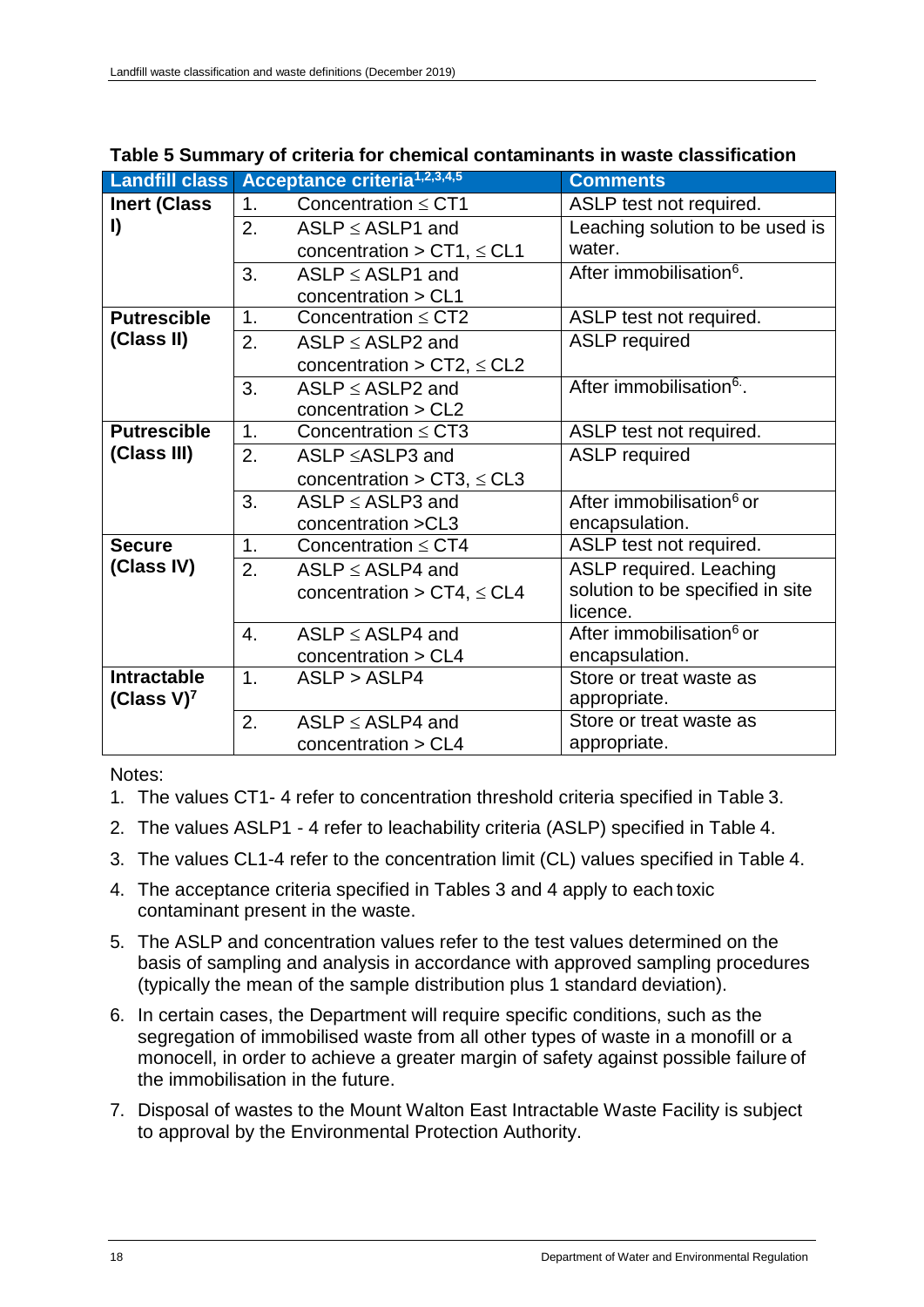# <span id="page-22-0"></span>5 Uncontaminated fill

### <span id="page-22-1"></span>**Table 6 Maximum concentrations (thresholds) of relevant chemical substances and limits of relevant physical attributes for uncontaminated fill**

| <b>Parameter</b>             | <b>Maximum Concentration1</b>          | Leaching test <sup>1</sup> ASLP, |
|------------------------------|----------------------------------------|----------------------------------|
|                              | mg/kg, dry weight                      | µg/L                             |
| <b>Metals and metalloids</b> |                                        |                                  |
| Antimony                     | 20                                     | 3                                |
| Arsenic                      | 100                                    | 10                               |
| <b>Barium</b>                | 500                                    |                                  |
| Beryllium                    | 4                                      |                                  |
| Cadmium                      | 1                                      | 0.2                              |
| Chromium III                 | 160                                    | 3                                |
| Chromium VI                  | 1                                      | 1                                |
| Cobalt                       | 50                                     | 1                                |
| Copper                       | 50                                     | $\overline{2}$                   |
| Lead                         | 300                                    | 3                                |
| Manganese                    | 500                                    | 500                              |
| Mercury (inorganic)          | 0.5                                    | 0.05                             |
| Molybdenum                   | 10                                     | 50                               |
| <b>Nickel</b>                | 10                                     | 10                               |
| Selenium                     | 1                                      | 5                                |
| Silver                       | 20                                     | 0.05                             |
| Thallium                     | 1                                      | 0.03                             |
| Tin (inorganic)              | 50                                     |                                  |
| Uranium                      | 25                                     | 0.5                              |
| Vanadium                     | 130                                    |                                  |
| Zinc                         | 120                                    | 10                               |
| <b>Other inorganics</b>      |                                        |                                  |
| Asbestos <sup>2</sup>        | 10 <sup>2</sup>                        | -                                |
| Sulfate                      | 2,500                                  |                                  |
| Cyanides                     | 5 complexed (weak acid<br>dissociable) | 5 as CN                          |
|                              | 1 free                                 |                                  |
| Ammonia as N                 |                                        | 350                              |
| Fluoride                     | 400                                    | 120                              |
| Total nitrogen               |                                        | 2000                             |
| Total phosphorus             |                                        | 200                              |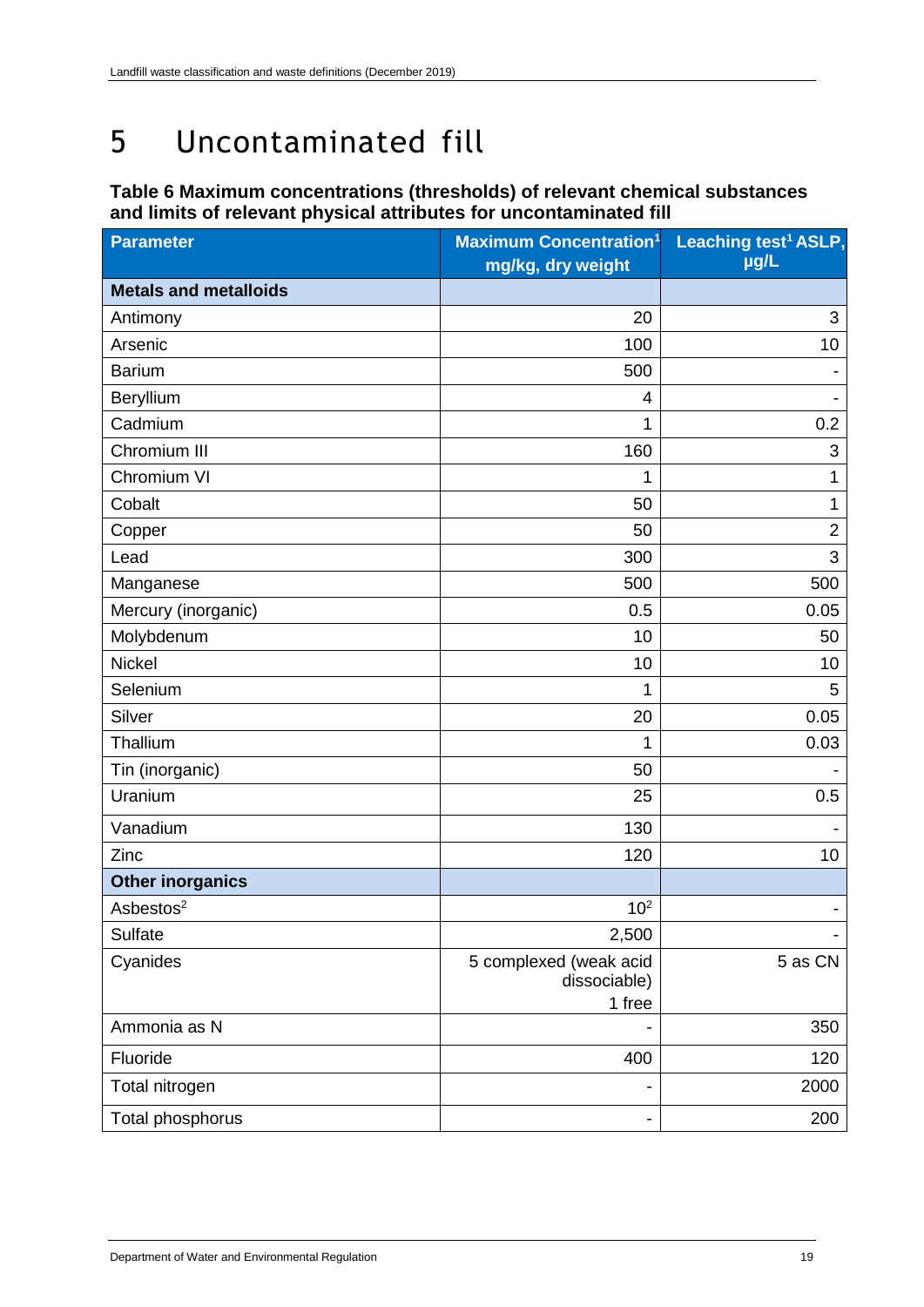| <b>Parameter</b>                                                                    | <b>Maximum Concentration<sup>1</sup></b><br>mg/kg, dry weight | Leaching test <sup>1</sup> ASLP,<br>µg/L       |
|-------------------------------------------------------------------------------------|---------------------------------------------------------------|------------------------------------------------|
| <b>Organic compounds</b>                                                            |                                                               |                                                |
| <b>Benzene</b>                                                                      | 0.5                                                           | 1                                              |
| Toluene                                                                             | 85                                                            | 25                                             |
| Ethyl benzene                                                                       | 55                                                            | 5                                              |
| Xylene (total)                                                                      | 40                                                            | 20 sum                                         |
| Total recoverable hydrocarbons $(C_6-C_{10})^{3,4}$                                 | 45                                                            |                                                |
| Total recoverable hydrocarbons $(SC_{10}-C_{16})^3$                                 | 110                                                           |                                                |
| Total recoverable hydrocarbons $(SC_{16} - C_{34})^3$                               | 300                                                           |                                                |
| Total recoverable hydrocarbons $(SC_{34}-C_{40})^3$                                 | 2800                                                          |                                                |
| Naphthalene                                                                         | 3                                                             | 15                                             |
| Benzo[a]pyrene                                                                      | 1                                                             | 0.01                                           |
| Carcinogenic polycyclic aromatic<br>hydrocarbons (PAHs) as B(a)P TEQ (8<br>species) | 3                                                             |                                                |
| Total PAHs <sup>5</sup> (16 species)                                                | 300                                                           |                                                |
| Phenol                                                                              | 1                                                             | 50                                             |
| Cresols                                                                             |                                                               | $2$ (sum)                                      |
| <b>PCBs</b>                                                                         | 1                                                             |                                                |
| <b>Pesticides</b>                                                                   |                                                               |                                                |
| Aldrin                                                                              |                                                               | 0.001                                          |
| <b>Dieldrin</b>                                                                     |                                                               | 0.01                                           |
| DDT+DDD+DDE                                                                         | 3                                                             | 0.006 DDT                                      |
|                                                                                     |                                                               | 0.0005<br><b>DDE</b>                           |
| Other pesticides                                                                    |                                                               | $<$ ADWG <sup>6</sup> and $<$ WQG <sup>7</sup> |
| <b>Physical attributes</b>                                                          |                                                               |                                                |
| $pH$ ( $pH$ units) <sup>8</sup>                                                     | $5.5 - 8.5$                                                   |                                                |

Notes:

General – all thresholds consider ecological and human toxicity

- 1. Refer AS 4439 using reagent water*.* Both total concentration and leaching analyses are required to assess the quality of the fill material unless no value is included in Table 6 (indicated by '-').
- 2. Restrictions apply to the sale and supply of any asbestos and asbestos cement material other than for disposal. The maximum concentration is based on the product specification for recycled products in the [Guidelines for managing](https://www.der.wa.gov.au/images/documents/our-services/approvals-and-licences/final-guidelines-asbestos-in-cd-recycling--version-1.pdf) [asbestos at construction and demolition waste recycling facilities](https://www.der.wa.gov.au/images/documents/our-services/approvals-and-licences/final-guidelines-asbestos-in-cd-recycling--version-1.pdf) (DEC 2012 and as updated from time to time). The concentration indicated is equivalent to 0.001% asbestos weight for weight as specified in the guideline. The inspection, sampling and testing of fill material must be completed by a person who is competent in assessing the fill in the manner indicated by the guideline.
- 3. Thresholds for total recoverable hydrocarbons are applicable to petrogenic hydrocarbons (such as from petrol, diesel, crude oil, etc.). Additional analytical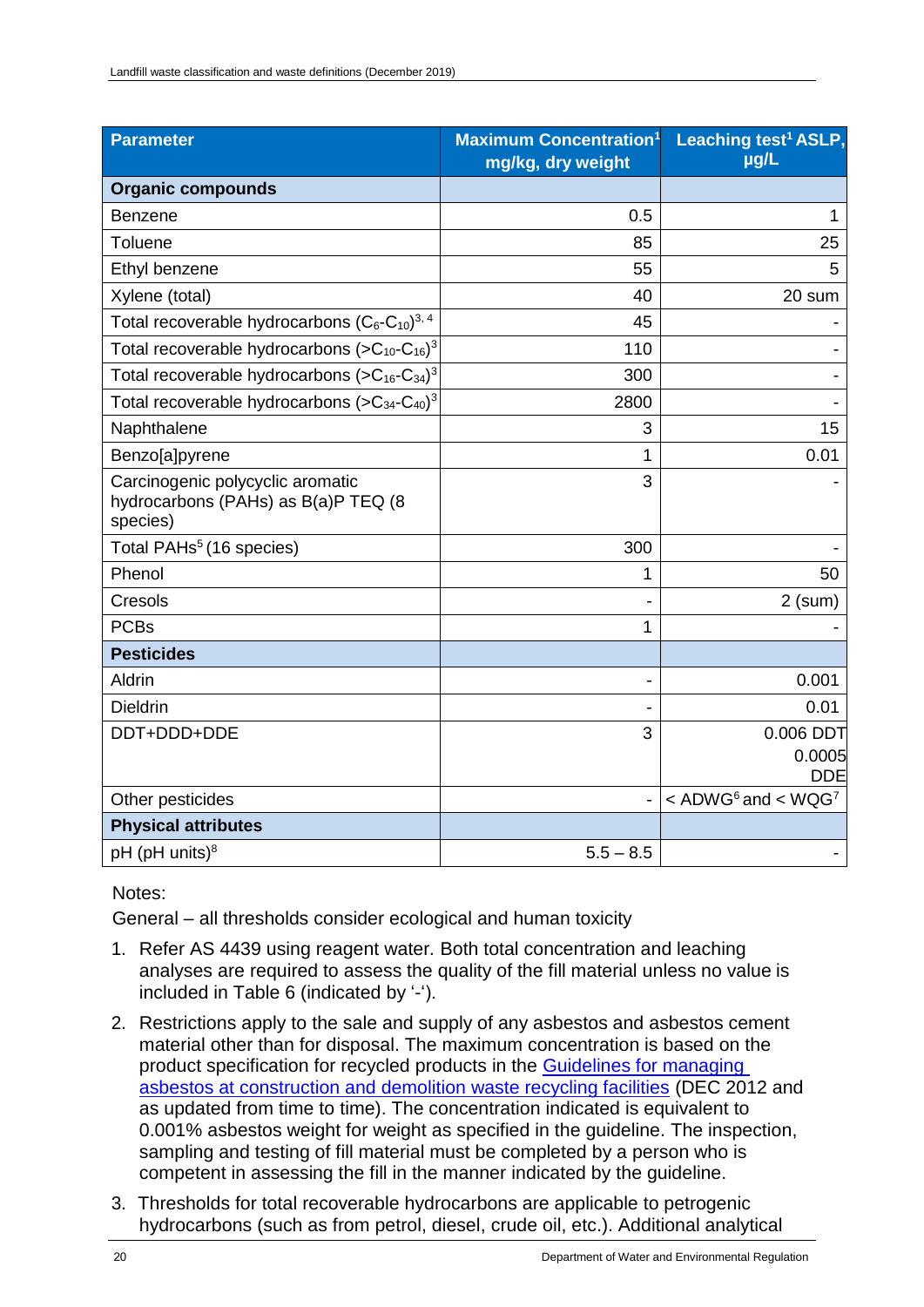methods, such as silica gel clean-up and chromatographic interpretation, may be applied to differentiate between petrogenic and biogenic hydrocarbon sources. Refer to Schedule B3 of National Environment Protection (Assessment of Site Contamination) Measure (ASC NEPM).

- 4. Threshold applies to 'F1' fraction, comprising total recoverable hydrocarbons  $(C<sub>6</sub>-C<sub>10</sub>)$  not including the sum of BTEX (benzene, toluene, ethylbenzene, xylenes). Refer to Schedule B1 of the ASC NEPM.
- 5. Carcinogenic PAHs (as B(a)P TEQ): is based on the eight carcinogenic polycyclic aromatic hydrocarbons (PAHs) listed below and their potency relative to benzo(a)pyrene. The B(a)P toxicity equivalence quotient (TEQ) is calculated by multiplying the concentration of each carcinogenic PAH in the sample by its B(a)P Total Equivalent Factor (TEF), given below, and summing these products.

| <b>PAH</b> species     |     | TEF PAH species             | <b>TEF</b> |
|------------------------|-----|-----------------------------|------------|
| Benzo(a)anthracene     | 0.1 | Benzo(g,h,i)perylene        | 0.01       |
| Benzo(a)pyrene         |     | Chrysene                    | 0.01       |
| Benzo(b+j)fluoranthene | 0.1 | Dibenz(a,h)anthracene       |            |
| Benzo(k)fluoranthene   | 0.1 | Indeno $(1,2,3-c,d)$ pyrene | 0.1        |

- 6. Australian Drinking Water Guidelines (2011 as updated). The relevant compounds to be tested should be guided by the source of the fill material (site history).
- 7. Default guideline values for toxicants as specified in Australian and New Zealand Guidelines for Fresh and Marine Water Quality (2018 and as updated).
- 8. Waste acid sulfate soils can be treated/neutralised before comparison against the thresholds.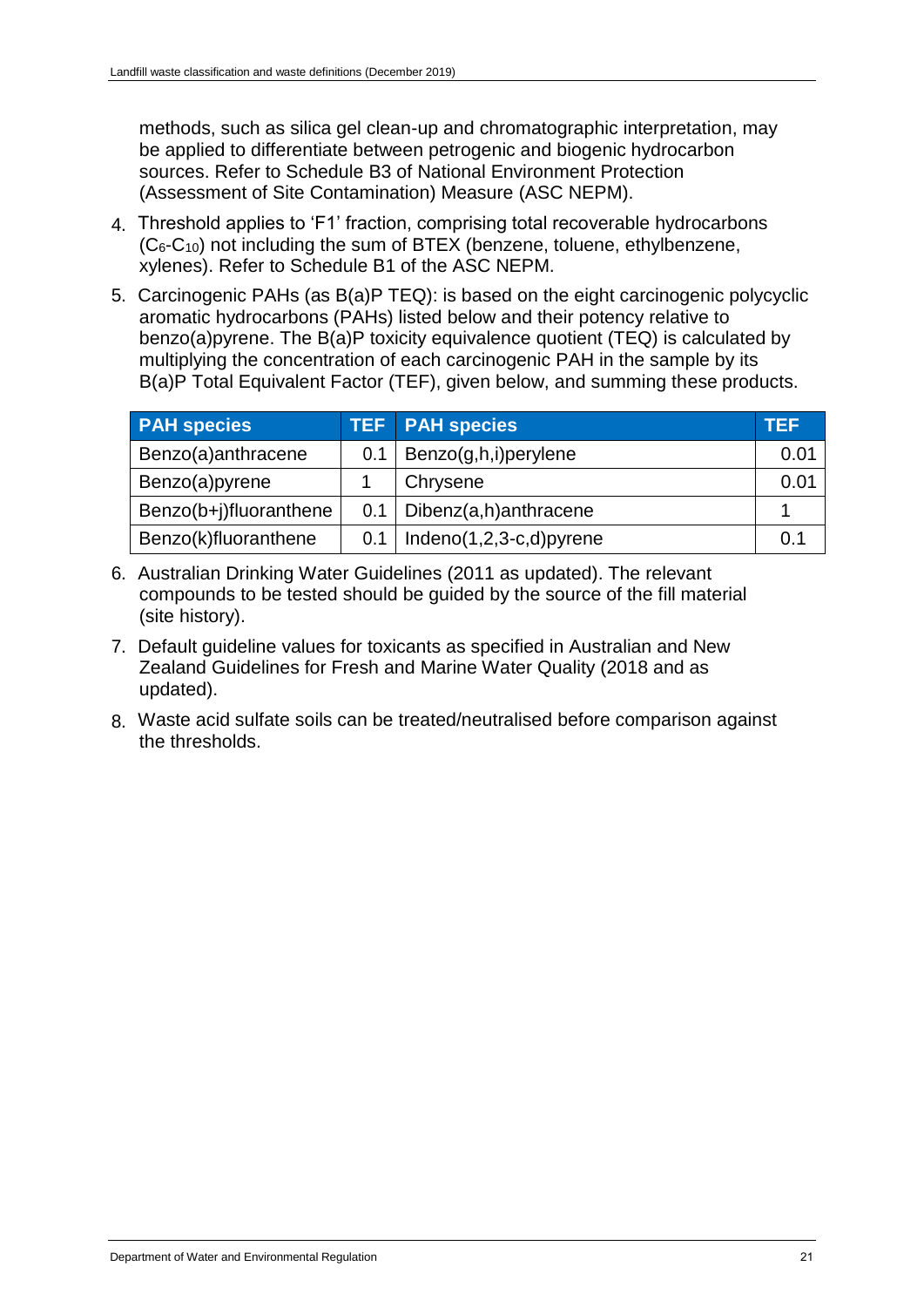| <b>Activity</b> | <b>Minimum requirements</b>                                                                                                                                                                                                                                                                                                                                                                                                                                                                                                                                                                                                                                                                                                                          |
|-----------------|------------------------------------------------------------------------------------------------------------------------------------------------------------------------------------------------------------------------------------------------------------------------------------------------------------------------------------------------------------------------------------------------------------------------------------------------------------------------------------------------------------------------------------------------------------------------------------------------------------------------------------------------------------------------------------------------------------------------------------------------------|
| Sampling        | Method 3.1 or Method 3.2 in the Australian Standard 1141 Methods for<br>sampling and testing aggregates.                                                                                                                                                                                                                                                                                                                                                                                                                                                                                                                                                                                                                                             |
|                 | Sampling of soil stockpiles should be consistent with the methodology<br>described in Section 7.5 of Schedule B2 (Guideline on Site<br>Characterisation) of the National Environment Protection (Assessment<br>of Site Contamination) Measure (ASC NEPM). Depending on the<br>source of the material being characterised, it may be possible to use<br>relevant site characterisation data for in situ soils (such as in a detailed<br>site investigation report) provided that this was carried out in<br>accordance with the ASC NEPM and that, since sampling, the<br>characterised material has not been subject to any potentially<br>contaminating land uses including industrial, commercial, mining or<br>intensive agricultural activities. |
|                 | Further information on characterisation of soils based on the 95%<br>Upper Confidence Limit (average) [95%UCLavg] for the soil (including<br>worked examples) is provided in "Industrial Waste Resource Guidelines<br>(7), Sampling and Analysis; Soil Sampling", EPA Victoria, 2010.<br>http://www.epa.vic.gov.au/business-and-industry/guidelines/waste-<br>guidance/industrial-waste-resource-guidelines.                                                                                                                                                                                                                                                                                                                                         |
| Testing         | The laboratory should hold National Association of Testing Authorities,<br>Australia (NATA) accreditation for the testing undertaken.<br>Analytical methods adopted should be consistent with those specified<br>in Schedule B3 of the ASC NEPM.<br>Substances to be tested should be determined based on land use<br>history of the site of origin. Refer to Appendix B (Potentially<br>contaminating industries, activities and land uses) in the Assessment<br>and management of contaminated sites (DER 2014, and as updated                                                                                                                                                                                                                     |
|                 | from time to time). If no value for a potential contaminant is included<br>in Table 6, and the substance is indicated for testing on<br>consideration of the site history, then it is not appropriate to consider<br>material from the site for classification as uncontaminated fill.                                                                                                                                                                                                                                                                                                                                                                                                                                                               |

## <span id="page-25-0"></span>**Table 7 The minimum sampling and testing standards for uncontaminated fill**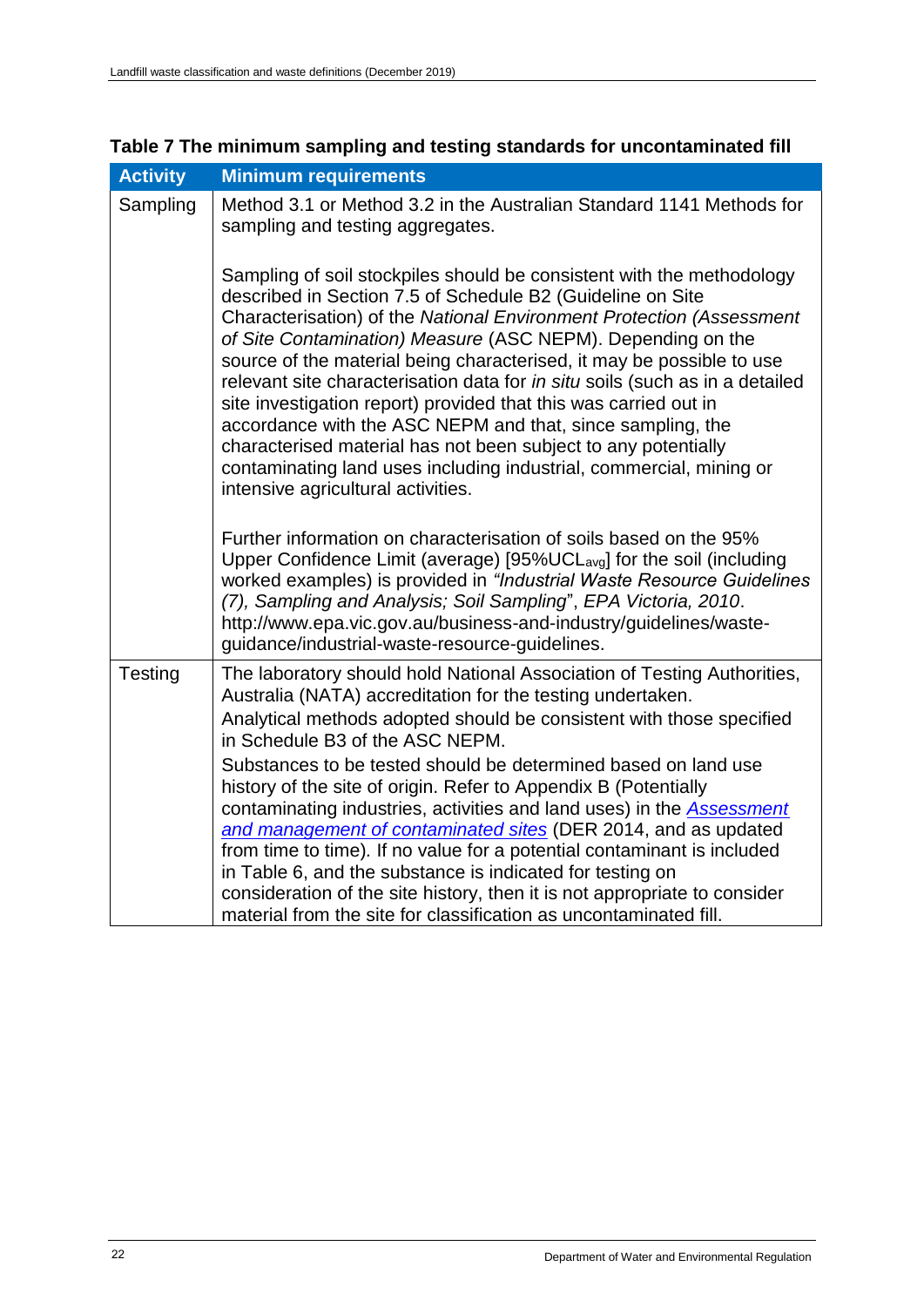## <span id="page-26-0"></span>6 Sampling solid waste and interpretation of results

## **Assessment of bulk waste stockpiles**

This section outlines the recommended sampling strategy to be employed in assessing waste composition where other information is not available. Alternative sampling strategies (e.g. core sampling, composite sampling) may be employed where these provide equivalent levels of information to enable the appropriate class of landfill to be determined. Equally, for industrial process wastes, information may be available which precludes the necessity for detailed testing of wastes once they have been stockpiled or packaged (i.e. where the characteristics of the waste are not likely to change once stockpiled or packaged), or for repeated testing of well- characterised wastes. The recommended sampling strategy referred to in this section does not apply to uncontaminated fill (refer Table 7).

Documentation that should be made available to a landfill operator to verify that waste has been assessed in accordance with the following guidelines should include:

- A description of the sampling methodology showing that it is consistent with these guidelines.
- Copies of original laboratory analysis data showing that samples have been analysed by an appropriately accredited laboratory, using appropriate methods and detection limits, and that data has not been used selectively.
- Where appropriate, information showing that a waste is of consistent quality such that it does not require ongoing high-frequency testing.

## **Bulk Waste Categories**

Bulk wastes  $(55 \text{ m}^3)$  occur in a wide variety of combinations and configurations, both in-situ and a stockpiles. The following rules have been derived primarily for use on stockpile wastes, but the same statistical treatment can be applied to in-situ soils provided the soil is segregated into broadly homogeneous blocks, with each block sampled as a separate "stockpile".

Where this approach is inappropriate, suitable sampling methodologies that can be used are outlined in the following publications:

- National Environmental Protection Measure on the Assessment of Site Contamination. Guideline 2. Data Collection, Sample Design and Reporting. December 1999.
- Australian Standard AS 4482.1—1997, Guide to the Sampling and Investigation of Potentially Contaminated Soil. Part 1: Non-volatile and Semi-volatile Compounds.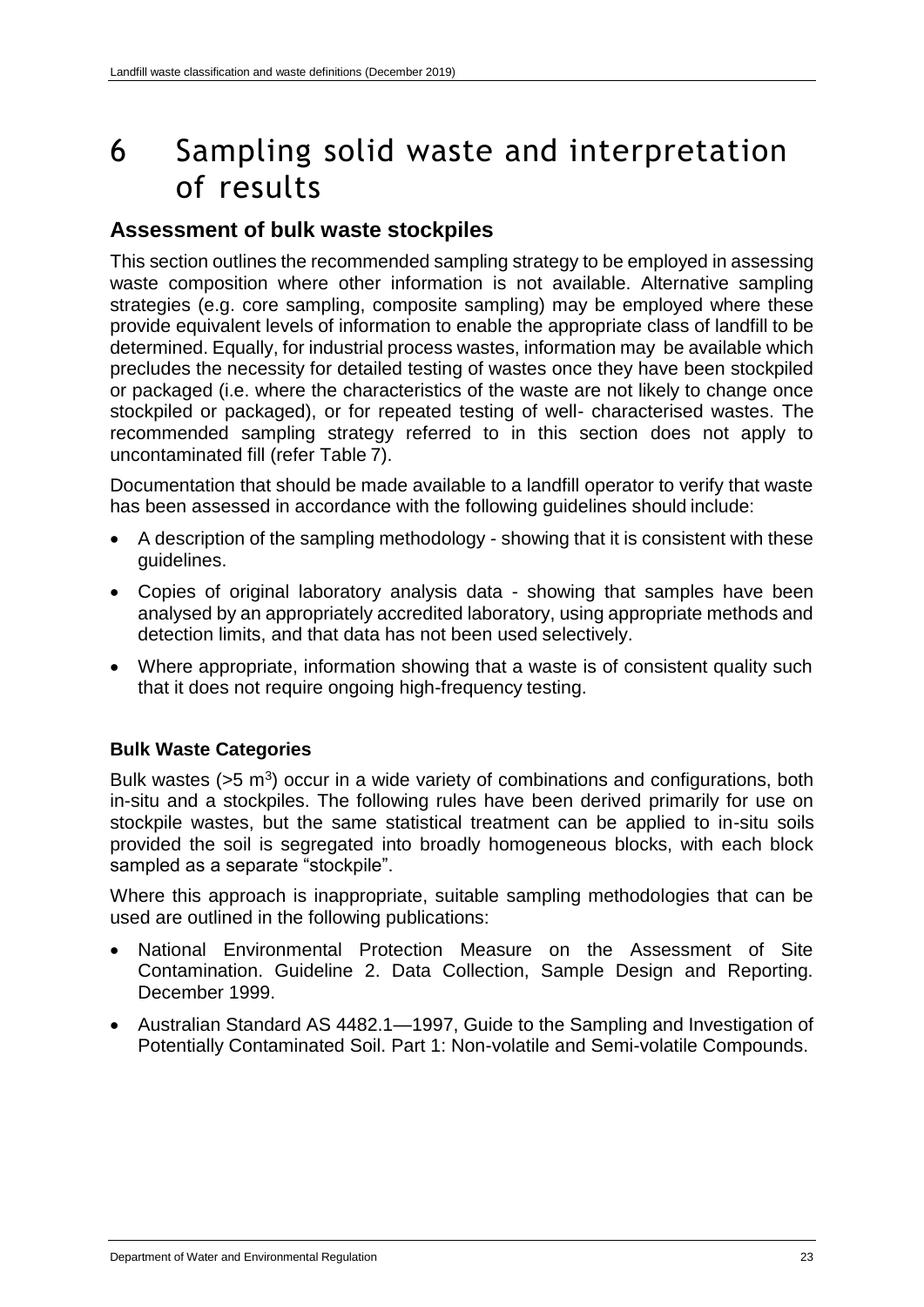The primary approach is used to categorise waste based on quantities using the following classifications:

- 1. Minor quantities less than  $100 \text{ m}^3$ ;
- 2. Medium quantities more than 100 m<sup>3</sup> and less than 5,000 m<sup>3</sup>; and
- 3. Large quantities more than 5,000  $\text{m}^3$ .

With respect to information about wastes, the determination of whether or not there is reliable and representative process data should be determined in consultation with the Department. Typically this will apply to a fixed process from which the variations of concentrations of contaminants in the waste are likely to be relatively small and the expected contaminant concentrations easily meet the relevant acceptance criteria.

## *Minor quantities (<100 m<sup>3</sup> )*

### *Approach*

The steps in the management of minor quantities are shown in Figure 2.

### *Samples*

If reliable and representative information is available from process data then only one confirmatory sample may be required (qualitative assessment). Typically this will apply to a fixed process from which the variations of concentrations of contaminants in the waste are likely to be relatively small and the expected contaminant concentrations easily meet the relevant acceptance criteria. Otherwise, three samples are required (quantitative assessment).

The sample locations should be biased towards locations where there is visual and/or olfactory evidence of contamination (judgemental sampling).

The waste owner also has the option of assessment according to the procedures for medium quantities using four or more samples.

## *Comparison with Criteria*

The results of the analyses are compared with the relevant landfill acceptance criteria value(s) or the relevant reuse acceptance criteria value(s) (CT or CL as appropriate). If all results for a contaminant are below the relevant criteria value(s) the material can be disposed of or reused as appropriate.

If one or more of the results are above the criterion value for a contaminant, but the value of the mean plus one standard deviation of the test results is below the relevant criterion, then the material can be disposed of or reused.

However, if the results do not satisfy either of these conditions, the available options are:

- disposal of the waste to the appropriate class of landfill;
- treatment of material so that it is suitable for disposal to a lower class of landfill or reused; or
- more detailed assessment using six samples as described for medium quantities.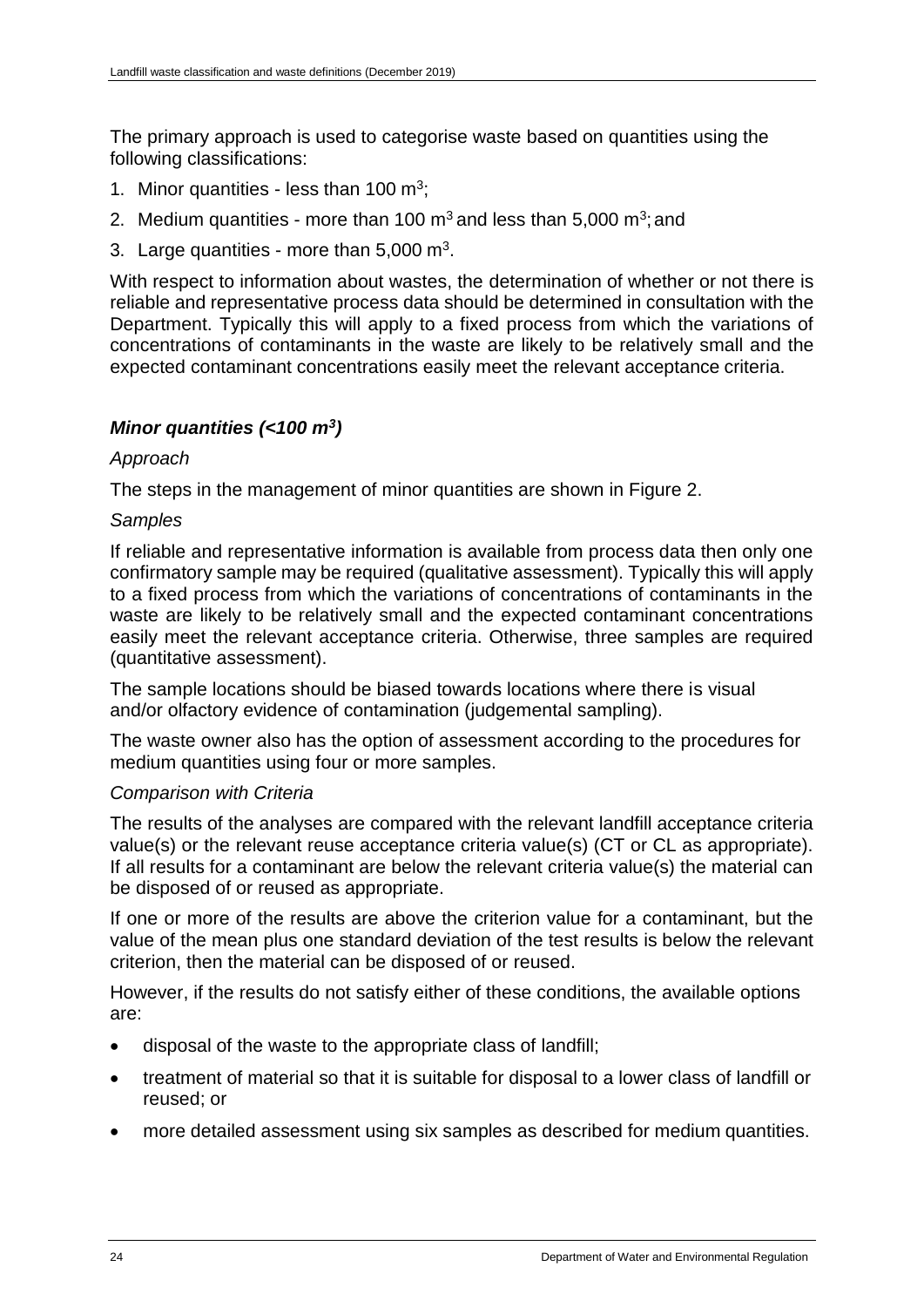## *Medium quantities (100 m<sup>3</sup>to 5,000 m<sup>3</sup> ) and large quantities (>5,000 m<sup>3</sup> )*

#### *Approach*

The steps in management of medium quantities are shown on the decision diagram presented as Figure 3, while that for large quantities is shown in Figure 4. The assessment may be undertaken by either a qualitative or quantitative approach depending on the available in formation on contaminant concentrations. The number of samples is, however, based mainly on the volume of waste.

#### *Samples*

For medium quantities, if reliable and representative information is available from process data then six confirmatory samples are required, regardless of the volume (qualitative assessment

Note that sampling conducted to characterise waste for disposal will generally not provide adequate information for contaminated sites assessment purposes.

Alternatively the number of samples depends on the volume of waste according to the following schedule:

| Volume (m <sup>3</sup> ) | <b>Number of Samples</b>                            |
|--------------------------|-----------------------------------------------------|
| 100 to 200               | 4                                                   |
| 200 to 500               | 6                                                   |
| 500 to 1,000             | 8                                                   |
| 1,000 to 2,000           | 11                                                  |
| 2,000 to 3,000           | 15                                                  |
| 3,000 to 4,000           | 18                                                  |
| 4,000 to 5,000           | 20                                                  |
| 5,000 to 10,000          | 24                                                  |
| > 10,000                 | 24 plus 4 for each additional 10,000 $\mathrm{m}^3$ |

Sample locations should be biased towards locations where there is visual and/or olfactory evidence of contamination (judgmental sampling). Procedures for selection of random samples are described by the AS4482.2- 1999 Guide to the Sampling and Investigation of Potentially Contaminated Soil Part 2: Volatile Substances.

#### *Comparison with criteria*

The results of the analyses are compared with the relevant landfill acceptance criteria values or the relevant reuse acceptance criteria value(s).

If all results for a contaminant are below the relevant criteria value(s) the material can be disposed of or reused.

If one or more of the results are above the criterion for a contaminant, but the value of the mean plus one standard deviation of the test results is below the relevant criterion, then the material can be disposed of or reused.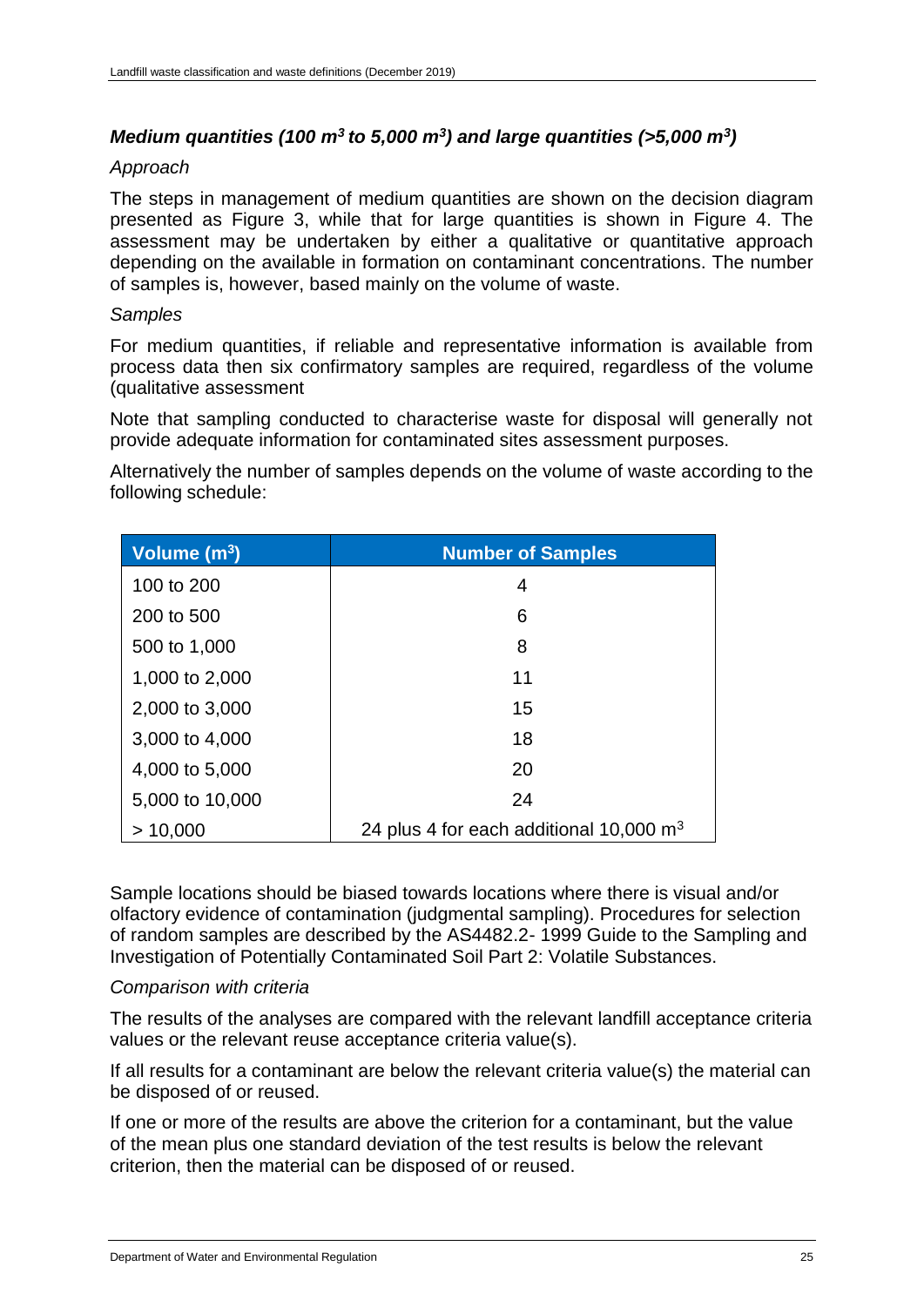However, if the results do not satisfy either of these criteria, the options available are:

- disposal of the material to the appropriate class of landfill;
- treatment of material so that it is suitable for disposal to a lower class of landfill or reuse; or
- more detailed assessment using the procedures described for large quantities*.*

## **Packaged wastes**

Typically packaged waste is contained in 205 L drums. This guideline applies to all containers up to  $5 \text{ m}^3$  in capacity.

The most common situations relevant to packaged wastes are:

- Case 1. Source or composition of the wastes not known;
- Case 2. Source of waste is known (for example, waste from a particular process for which there is information available on the process and the likely composition of the waste) but there is no analytical data available on the actual contents of the containers; and
- Case 3. Source of waste is known and reliable analytical information is available on the waste composition (for example, a continuing process for which it can be shown that there is little variation in the composition of the waste owing to the nature of the process).

The following section presents the minimum sampling requirements for packaged wastes and the corresponding methods for comparison with acceptance criteria.

## **Case 1. No knowledge of source or composition**

If neither the source nor the composition of a packaged waste is known, at least the following sampling frequency is required (see Figure 5):

| containers     | <b>Number of Sampling requirements</b>                                                                                                                      | Value to be compared<br>with waste classification<br>criteria |
|----------------|-------------------------------------------------------------------------------------------------------------------------------------------------------------|---------------------------------------------------------------|
| 1 to $3$       | Three per container.<br>One top third, one middle third, and one<br>bottom third from each container.                                                       | Mean of sample<br>analyses.                                   |
| more than<br>3 | Three containers selected randomly and<br>sampled as for 1 to 3 containers above.<br>One sample from each other container,<br>with depth selected randomly. | Mean of analyses plus<br>one standard deviation.              |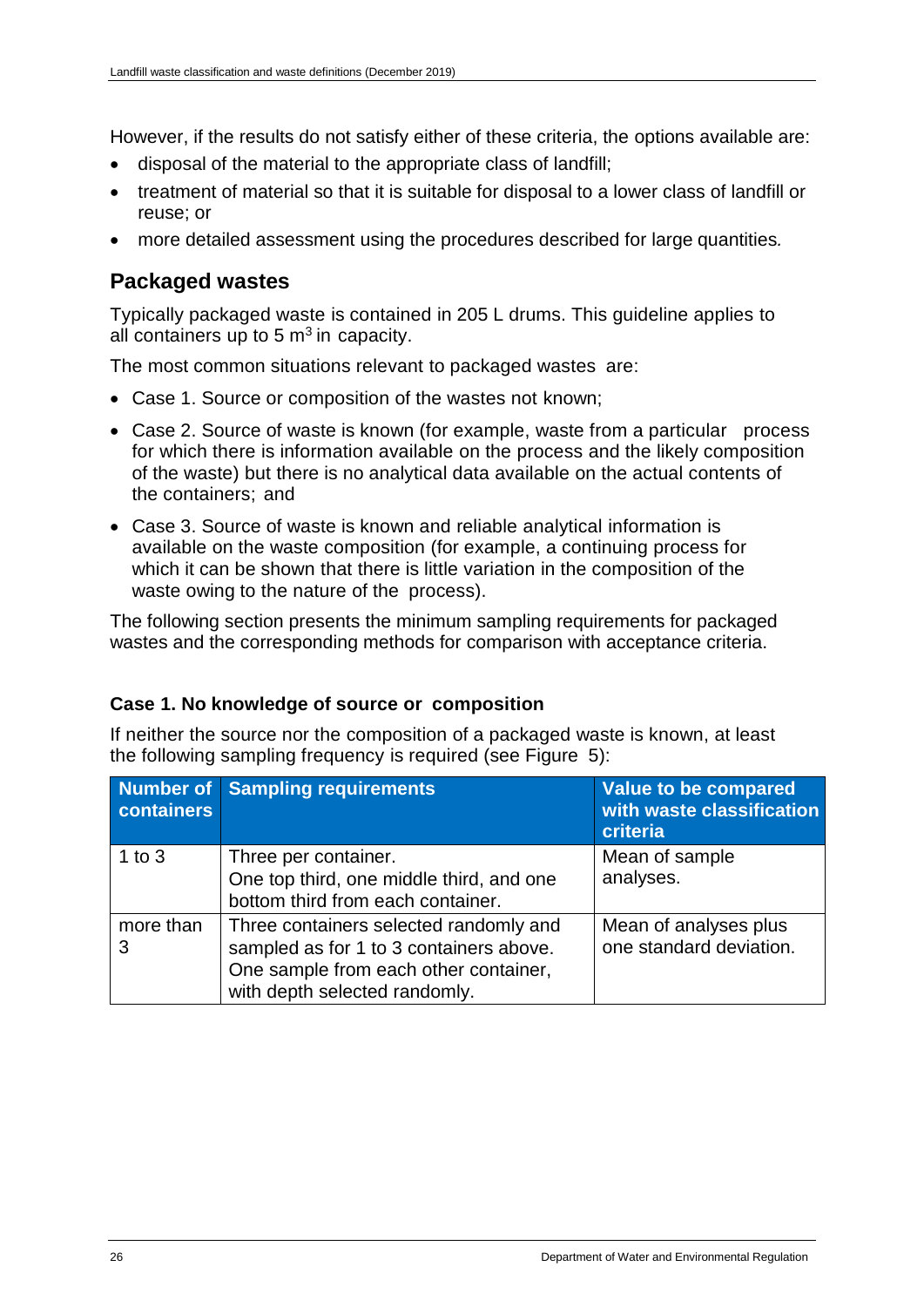## **Case 2. Source known, likely composition known, no analytical data on packaged waste**

| <b>Number of</b><br>containers | <b>Sampling requirements</b>                                                                                                                                                                                                              | Value to be compared with<br>waste classification<br>criteria |
|--------------------------------|-------------------------------------------------------------------------------------------------------------------------------------------------------------------------------------------------------------------------------------------|---------------------------------------------------------------|
| 1 to $3$                       | One per container.<br>Sampling depth selected randomly.                                                                                                                                                                                   | All analyses to be below<br>criteria.                         |
| $3$ to $6$                     | Three containers selected randomly<br>and one sample taken from each at a<br>depth selected randomly.<br>One sample from one of the<br>remaining containers, with container<br>and depth selected randomly.                               |                                                               |
| > 6                            | Three containers selected randomly<br>and one sample taken from each at a<br>depth selected randomly.<br>One sample from each set of three<br>(or part thereof) remaining containers,<br>with containers and depths selected<br>randomly. |                                                               |

For the second category, samples shall be taken according to the following schedule:

## **Case 3. Source known, analytical data available on process**

The third category addresses specific situations where there is a high level of knowledge of the waste producing processes such that only relatively low levels of waste sampling may be required.

The level of sampling will depend mainly on the:

- type and levels of contaminants;
- number of containers:
- type and reliability of the process;
- level of management and technical control on the process; and
- toxicity of contaminants involved.

In such situations the analytical data can be compared with the relevant landfill criteria to determine the appropriate landfill class.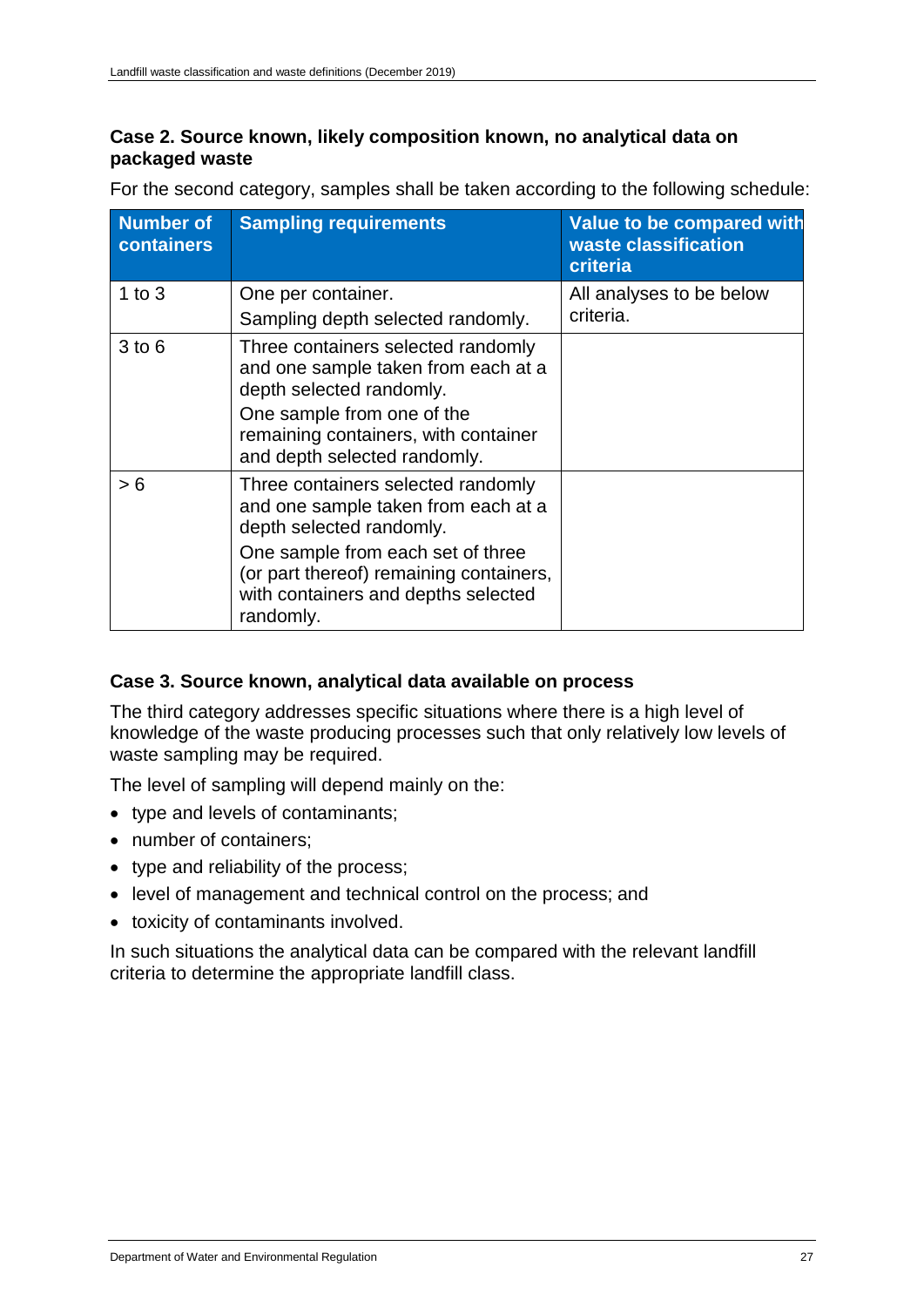<span id="page-31-0"></span>

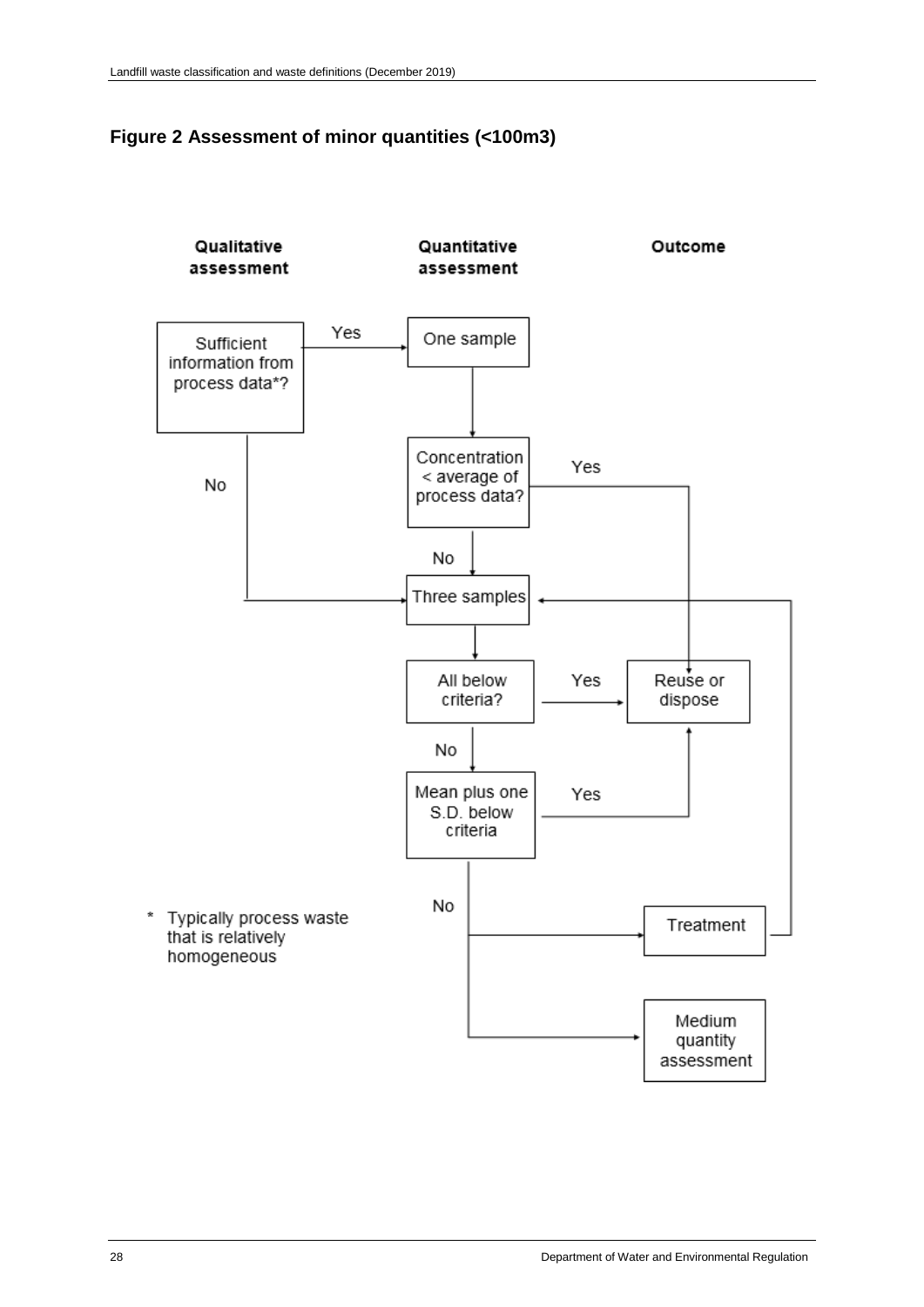<span id="page-32-0"></span>

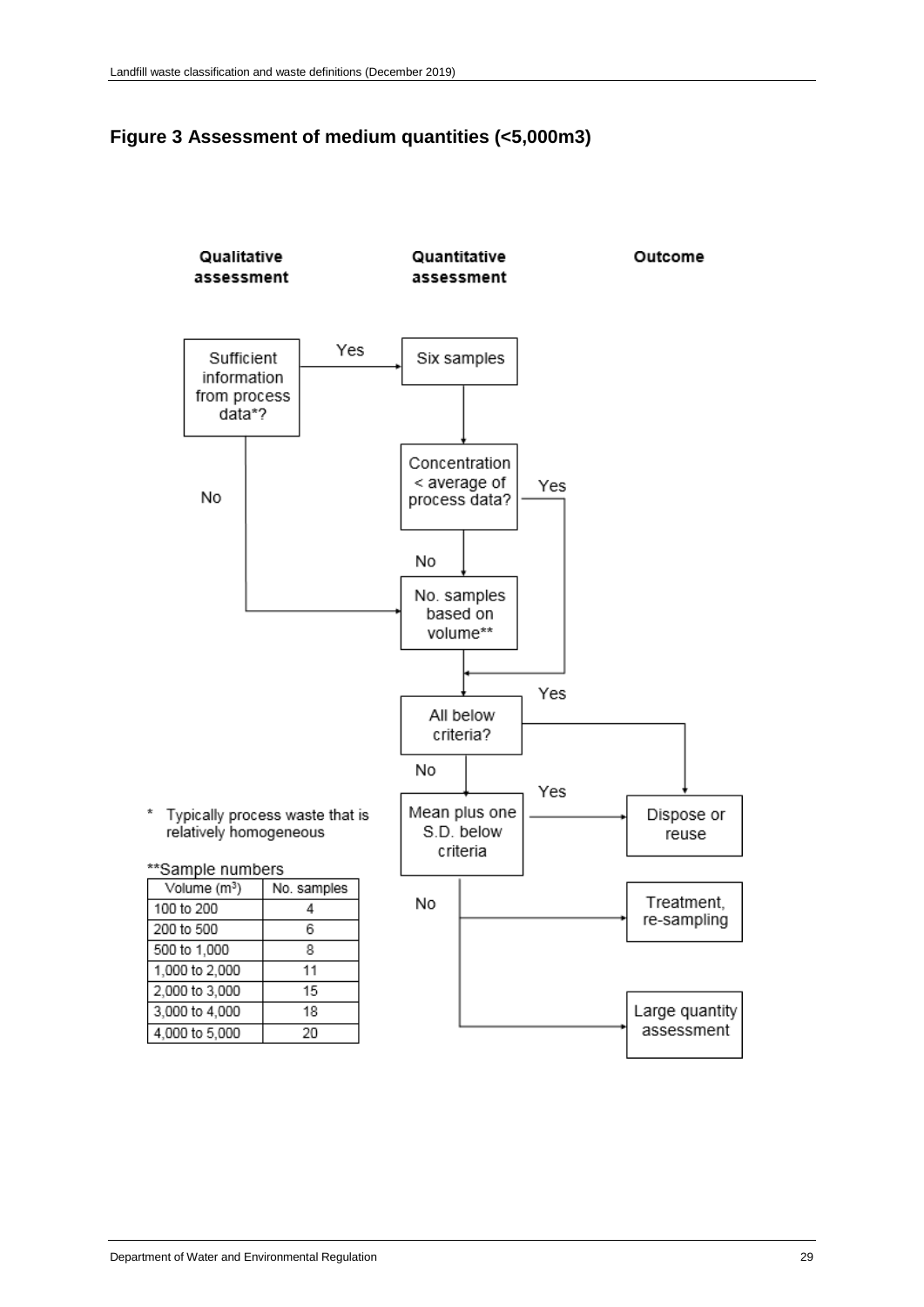### <span id="page-33-0"></span>**Figure 4 Assessment of large quantities (>5000m<sup>3</sup> )**